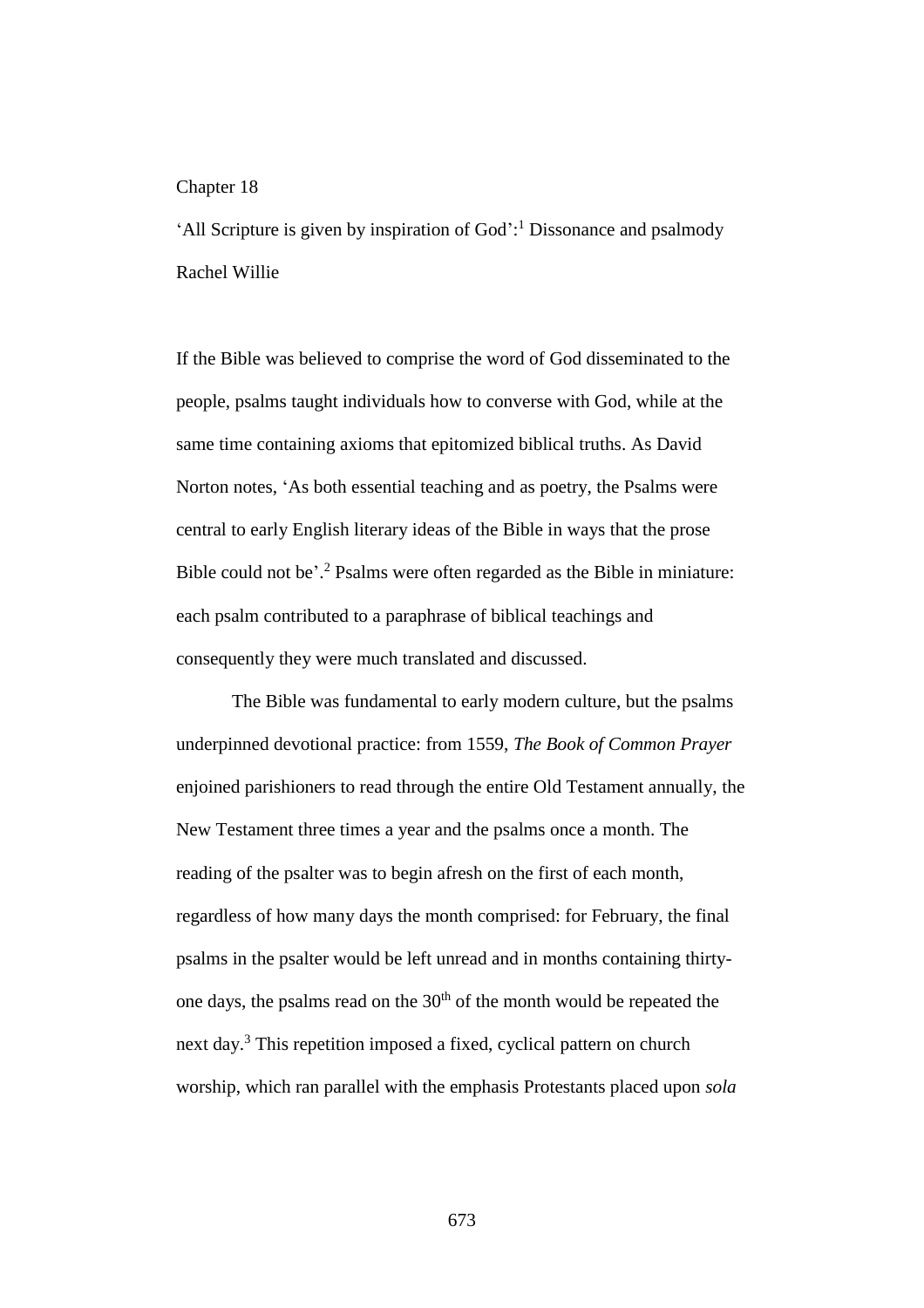*scriptura* and the dissemination of divine authority through Bible reading. Yet psalms are a generically unstable form, operating at the margins of oral and literate cultures and between music and poetry. They were widely published and in varying forms. As we will see, the various psalm translations and their transmission in textual and aural/oral form meant that the enduring and perpetual cycle of psalmody articulated in the *Book of Common Prayer* was challenged by the ways in which early modern people engaged with the psalter.

Over the last thirty years, scholarship has afforded much critical attention to the relationship between words and music and the reception history of the psalms. Rivkah Zim's 1987 study established the psalms as a literary and devotional form, while Robin A. Leaver examined church music and the relationship between the psalms and hymnody.<sup>4</sup> More recently, the turn to material culture has led to some insightful interdisciplinary studies on the relationship between the psalms' devotional, literary and musical functions; their utility in attempting to assert congregational unity through the practices of performing and printing; and their role in domestic settings.<sup>5</sup> Beth Quitslund has endeavoured to rescue the most ubiquitous of metrical psalm translations - Sternhold and Hopkins - from the late-seventeenth century's derisory view of the volume, and to show the practices of making and unmaking that afforded the psalter different guises and contexts in its various utterances.<sup>6</sup>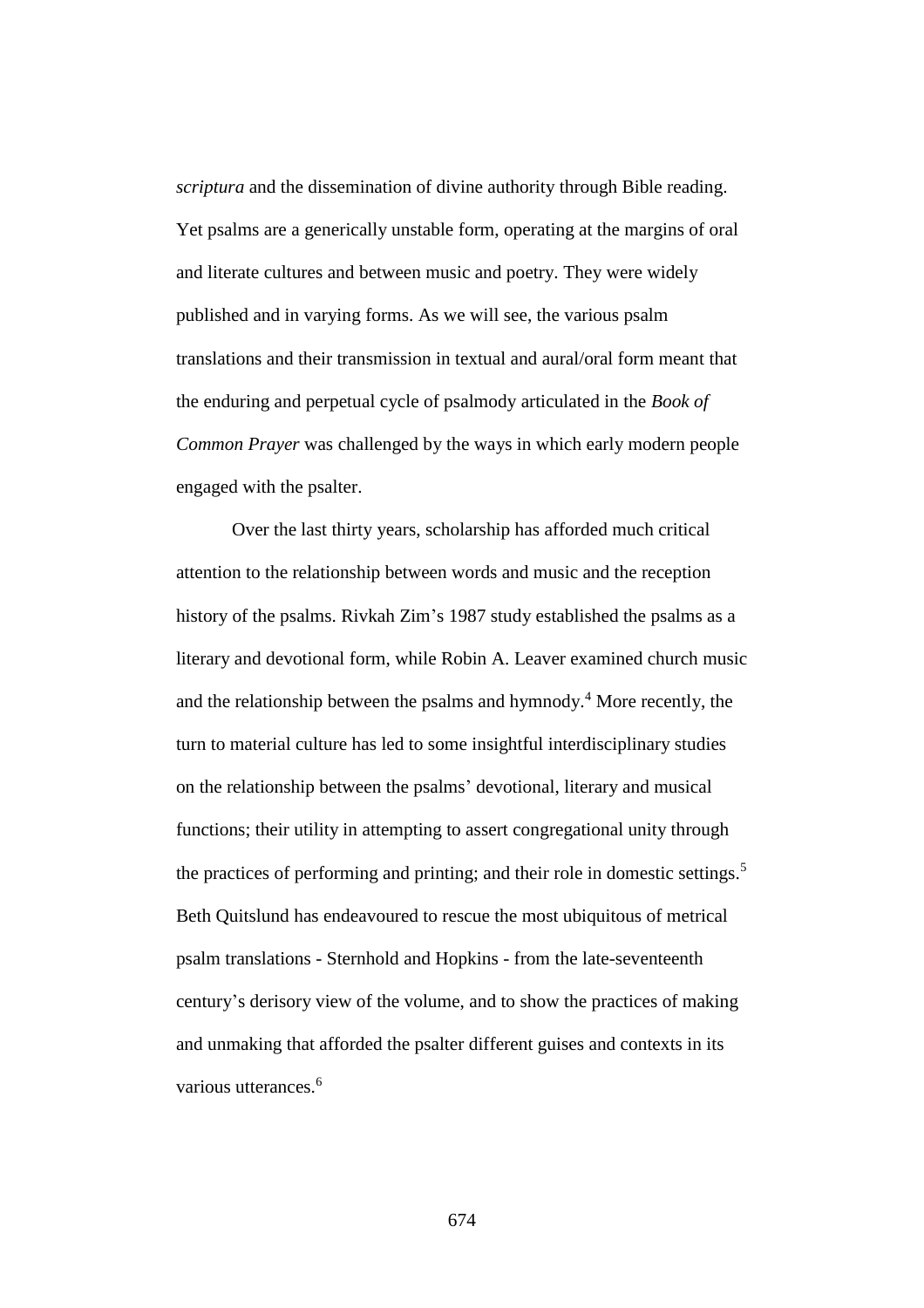These insights locate the psalms at the centre of Protestant and Reformation debates about the use of vernacular language and music in church worship, and illustrate how they functioned as a means of disseminating biblical teachings in a Protestant domestic setting. Yet the psalms were, of course, not the sole property of Protestants; Catholics also read, sang and translated the holy songs.<sup>7</sup> Drawing upon these studies, this chapter focuses upon how the psalms were used. It first examines the distinctive position of the psalms, understood as both poems and devotions, and the conditions under which psalms were translated into the vernacular in England, before addressing their use in worship and the relationship between music, text and the body. Finally, I explore the material practices of printing the psalms. While psalm-singing was presented as a means of creating unity, the ways in which the psalms were transmitted meant that they became a site of discord.

Translating and paraphrasing the psalms appears not to have been as contentious as the translation of the Bible into vernacular languages (at least not until the Reformation rendered all forms of intervention in the scripture delicate). The earliest psalms in English can be dated back to King Alfred: the Paris psalter contains Old English translations running parallel to their Latin counterparts and it was widely copied. An extant Middle English psalter comprising rhymed quatrains dates to the early fourteenth century.<sup>8</sup> Translating the psalms into the vernacular was for both pre- and early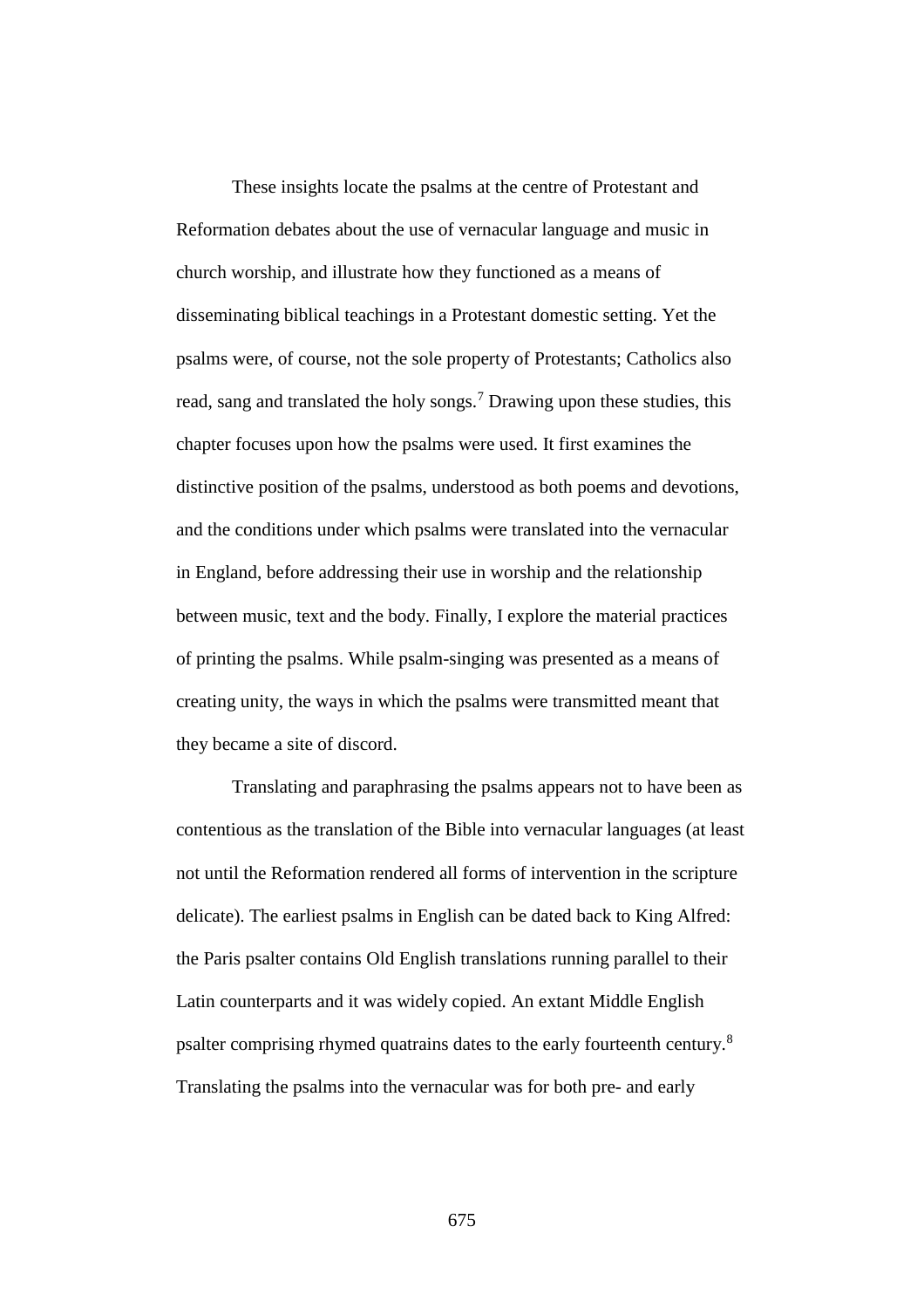modern writers an act of piety, and the sixteenth century reader understood the psalm as both a pleasurable piece of versification and a piece of devotional writing that instilled doctrinal truths in those who experienced it.

In the mid-sixteenth century, the conceptual distinction between the psalms as devotional acts and as literary productions was further blurred by the appearance of what Quitslund has termed 'Tower Psalms'. Composed by those incarcerated in the Tower of London, these psalms are intensely topical. Courtly poets such as Thomas Wyatt and Henry Howard may have developed this form of metrical psalmody as an act of piety, but in so doing, they appropriated scripture to comment upon their own plight.<sup>9</sup> Poetry and prophecy are both central to Sir Philip Sidney's reading of the psalms in his *Defense of Poesy*:

And may I not … say that the holy David's Psalms are a divine poem? If I do, I shall not do it without the testimony of great learned men both ancient and modern. But even the name of 'Psalms' will speak for me, which being interpreted, is nothing but 'songs'; then, that is fully written in metre, as all learned Hebreians agree, although the rules be not yet fully found; lastly and principally, his handling his prophecy which is merely poetical. For what else is the awaking his musical instruments … but a heavenly poesy, wherein almost he showeth himself a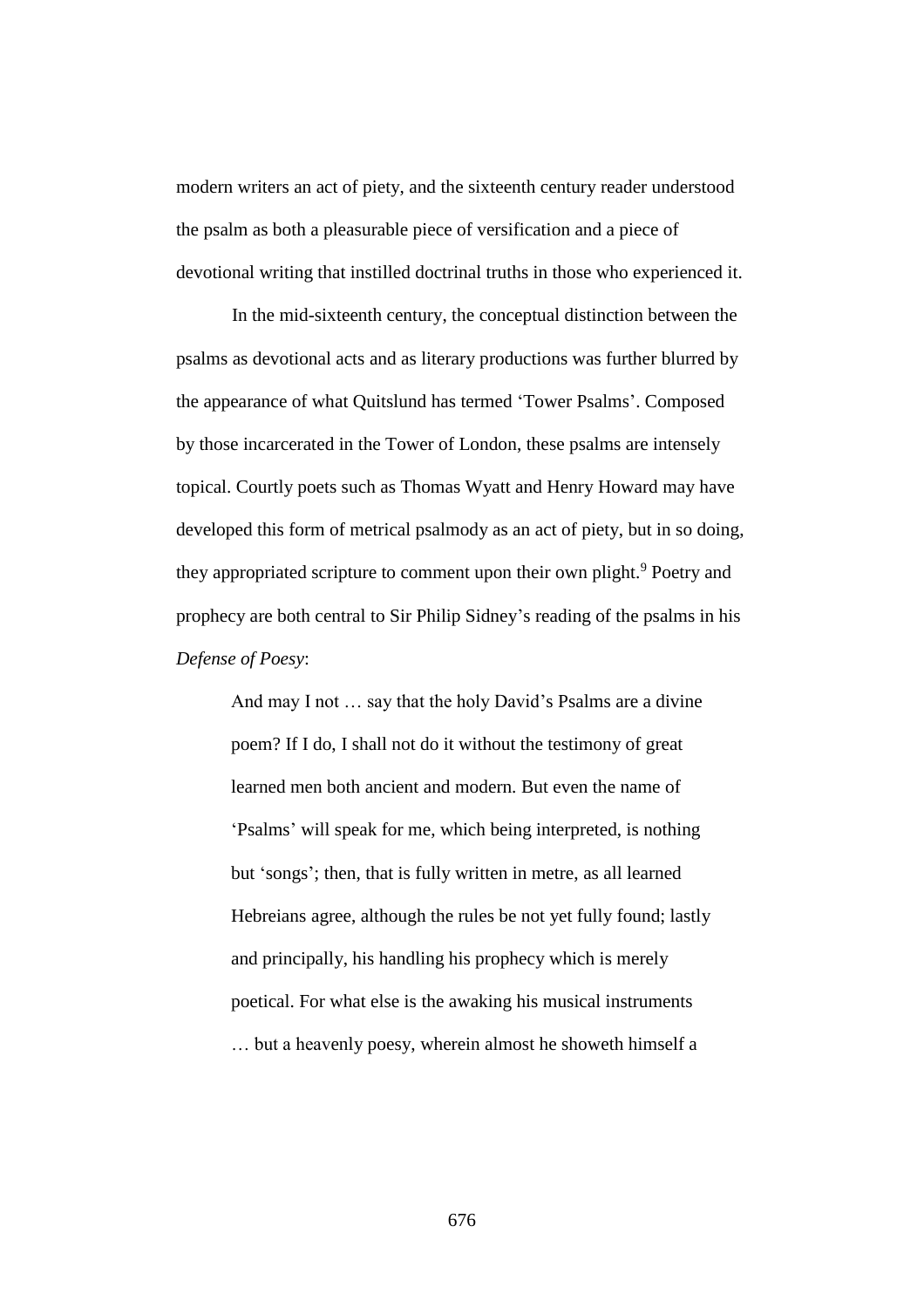passionate lover of that unspeakable and everlasting beauty, to

be seen by the eyes of the mind, only cleared by  $f$ aith $?^{10}$ Sidney thus insists upon the status of the psalms as poetry: he focuses upon the stresses and patterns that are generated by the length of the syllables and in so doing implies that there is musicality in the production of words. Musical metaphors focus Sidney's discussions upon the role of the psalms as divine poems.<sup>11</sup> Although early modern scholars were uncertain about the textures and shape of Hebrew poetry, it seems evident that Sidney's insistence upon the psalms being poetry follows a pattern of thought regarding how the psalms operated. The psalms, difficult to categorise generically, serve two purposes for Sidney: they disseminate scripture, but they also entertain and delight. Sidney presents the psalms as a form of biblical exegesis, and the praise that was subsequently given to his collaborative translations appears to endorse this view.

Mary Sidney completed the psalter after her brother's death in 1586 and is responsible for the majority of the translations that make up the Sidney psalter. Despite the obvious literary and rhetorical flourishes of the poems, they were celebrated not only as a literary form but also as a mode for religious devotion.<sup>12</sup> Mary Sidney's psalm translations, as Danielle Clarke and others have demonstrated, present insights into early modern authorship and female agency.<sup>13</sup> Women were involved in the manuscript circulation of devotional texts throughout the sixteenth and seventeenth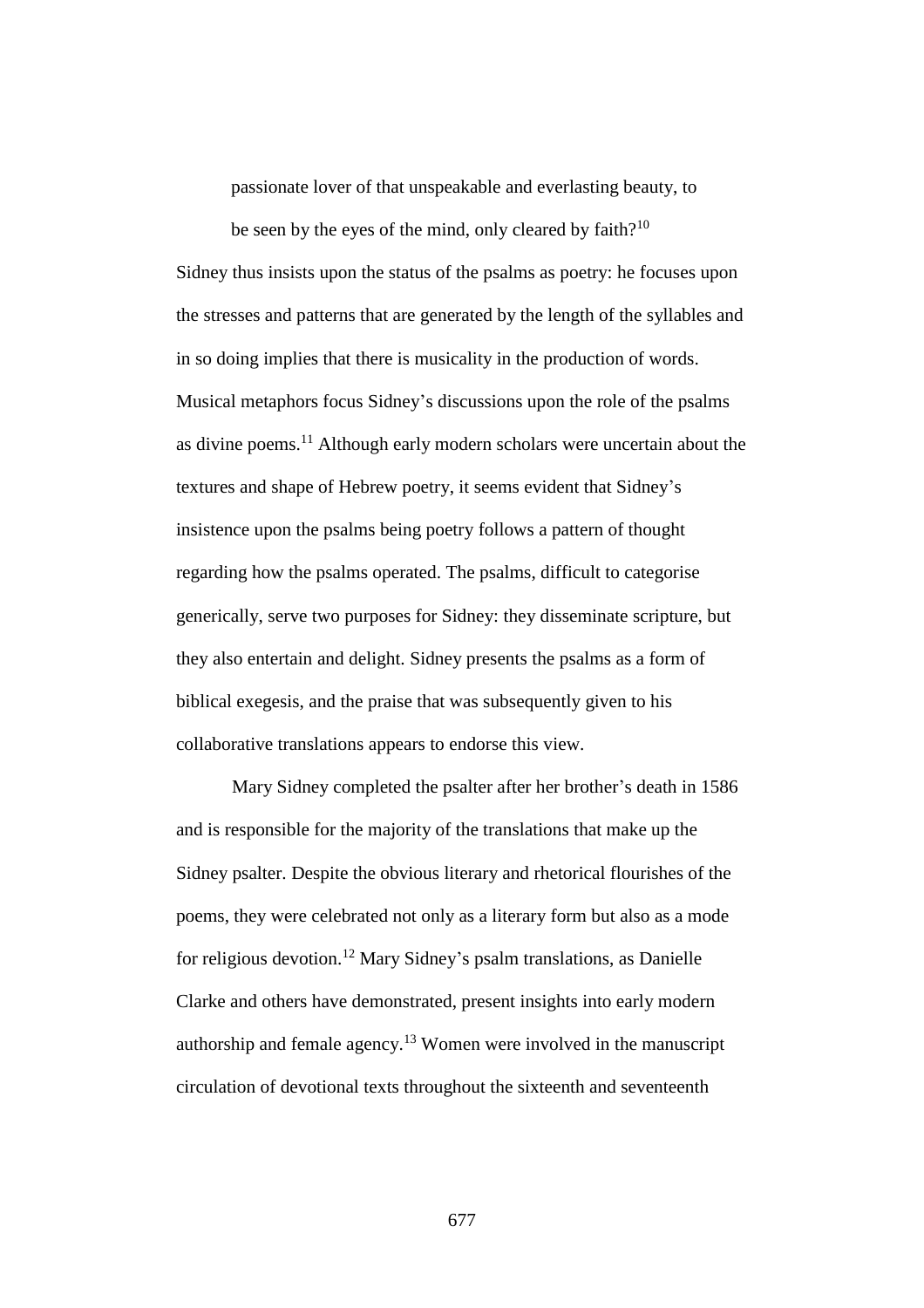centuries.<sup>14</sup> Whereas women reading Bibles was seen by some as contentious, there was a long tradition of women reading, singing, and translating psalms, as well as using the psalms within a domestic setting as a form of religious instruction, material object, devotional writing, and as a way to legitimize their writing.<sup>15</sup>

The Sidney psalms blur the lines between religious and poetic concerns, but also draw familial bonds into their discourse. In Mary Sidney's prefatory poem, 'To th'Angell spirit', courtly poetry and religious meditation conjoin:

How can I name whom singing sighs extend, And not unstop my tears' eternal spring? But he did warp, I weaved this web to end; The stuff not ours, our work no curious thing, Wherein yet well we thought the Psalmist King, Now English denizened, though Hebrew born, Would to thy music undispleasèd sing, Oft having worse, without repining worn; $^{16}$ 

As Margaret Hannay notes, Mary Sidney uses the common metaphor of translation clothing text, first as a way to weave together the psalms' dual authorship and then to explicate the scriptural genesis of the psalms. $17$ However, the metaphor also becomes a way of weaving together divine authority, kingship and scripture. In referencing 'singing sighs', Mary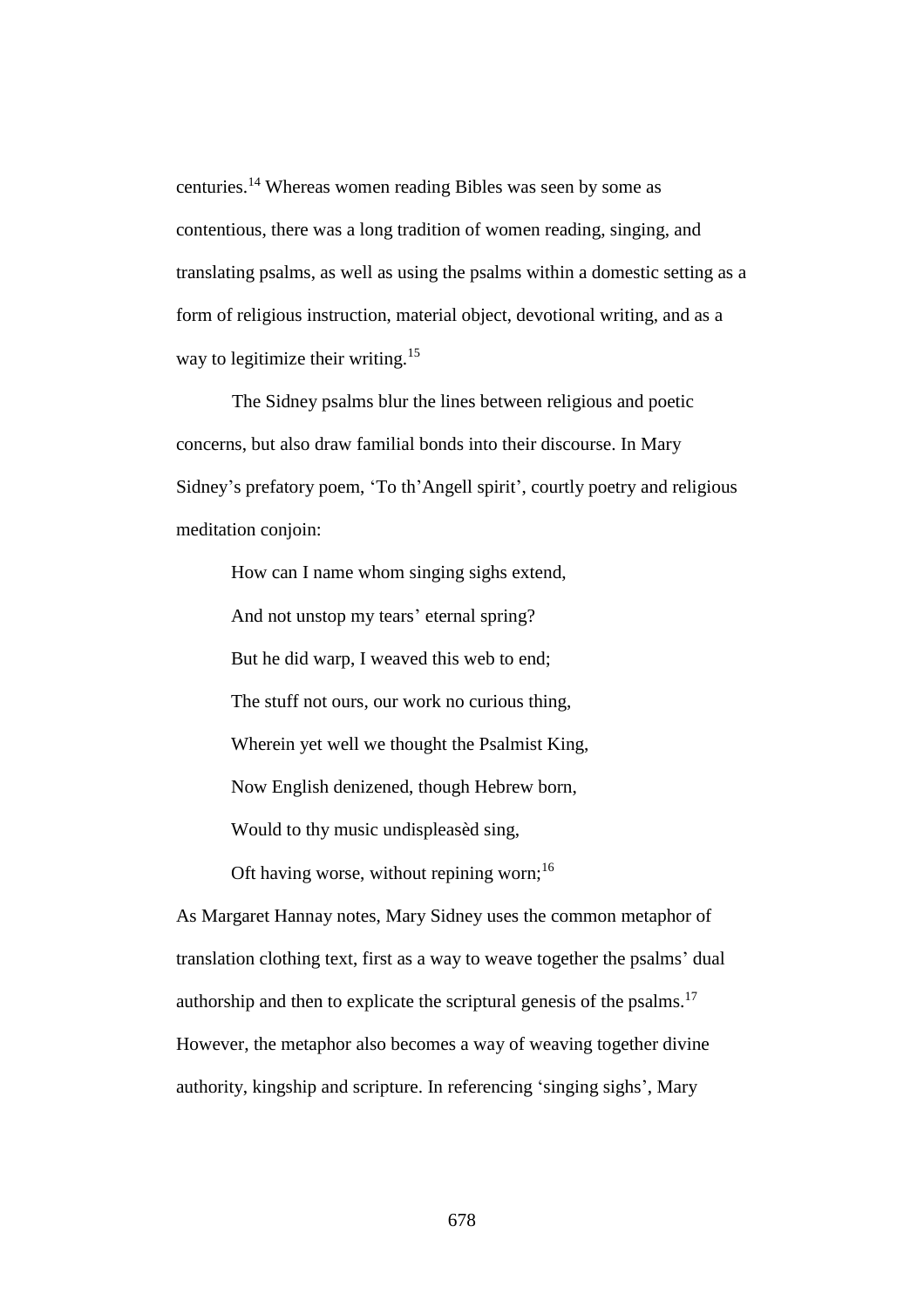Sidney draws attention to her brother's absence. The translation becomes a means of memorializing and monumentalizing Philip Sidney and of drawing male and female translator together with the voice of David; at the same time, it focuses attention upon the court and upon vernacular language - 'English denizened' - as a form of harmonious music. Claiming that her translations shy away from intricate detail ('no curious thing'), Mary Sidney's statement chimes with the notion that translating the psalms should lack art as a means to focus upon the divine word, but also gestures towards translating in English as a form of nationalism. In a second dedicatory poem, addressed to Elizabeth, Mary Sidney further emphasizes the relationship between court, language and nation. Thirty years later, William Loe (chaplain to James I), would take this notion to the extreme by publishing psalm translations written entirely in monosyllables, 'It being a received opinion amo[n]gst many ... that heretofore our english [sic.] tongue in the true idiome thereof consisted altogether of Monasillables, until it came to be blended, and mingled with the commixture of Exotique languages'.<sup>18</sup> For Loe, Psalm translation becomes not just a means of devotion, but a way to purify the English language.

For these writers, the psalms were written texts that could be translated and appropriated to suit particular contexts and directed towards certain audiences. Whereas Sidney presents David 'awakening his musical instruments' as a metaphor invoking the musicality of poetic metre, some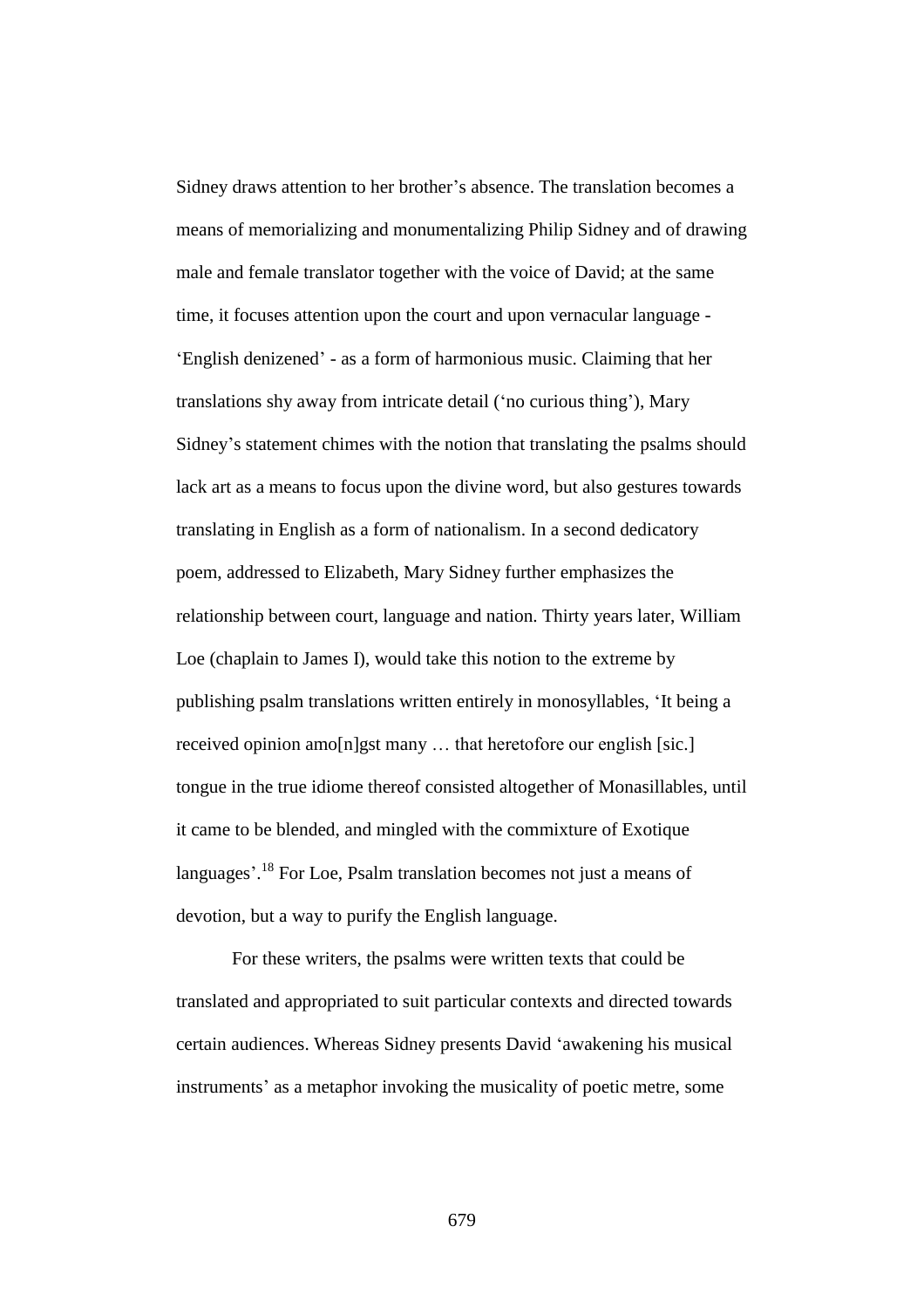Reformists praised the psalms as sung forms. Despite this appreciation of the psalm's virtue as song, psalm setting was the topic of heated debate, especially in the English context.

In the epistle to the reader of his 1542 French translation of the psalter, John Calvin asserts the importance of music in Church worship:

And in truth we know by experience that song has great force and vigor to move and inflame the hearts … to invoke and praise God with a more vehement and ardent zeal. It must always be looked to that the song be not light and frivolous but have weight and majesty, as Saint Augustine says, and there is likewise a great difference between the music one makes to entertain men at table and in their homes, and the psalms which are sung in the Church in the presence of God and his angels.<sup>19</sup>

Calvin thus advocates the use of song in church on the grounds that, by appealing to the senses, music aids devotion: the combined aural and oral sensation of singing speaks directly to the heart and soul of the congregation and in so doing causes people to praise God more fully. Group singing connects individuals to a wider religious community, and within the space of the church a symbiotic relationship is established where members of the congregation feed off each other's fervour. Communal prayer becomes a form of nourishment for the soul, which is enhanced through the use of music.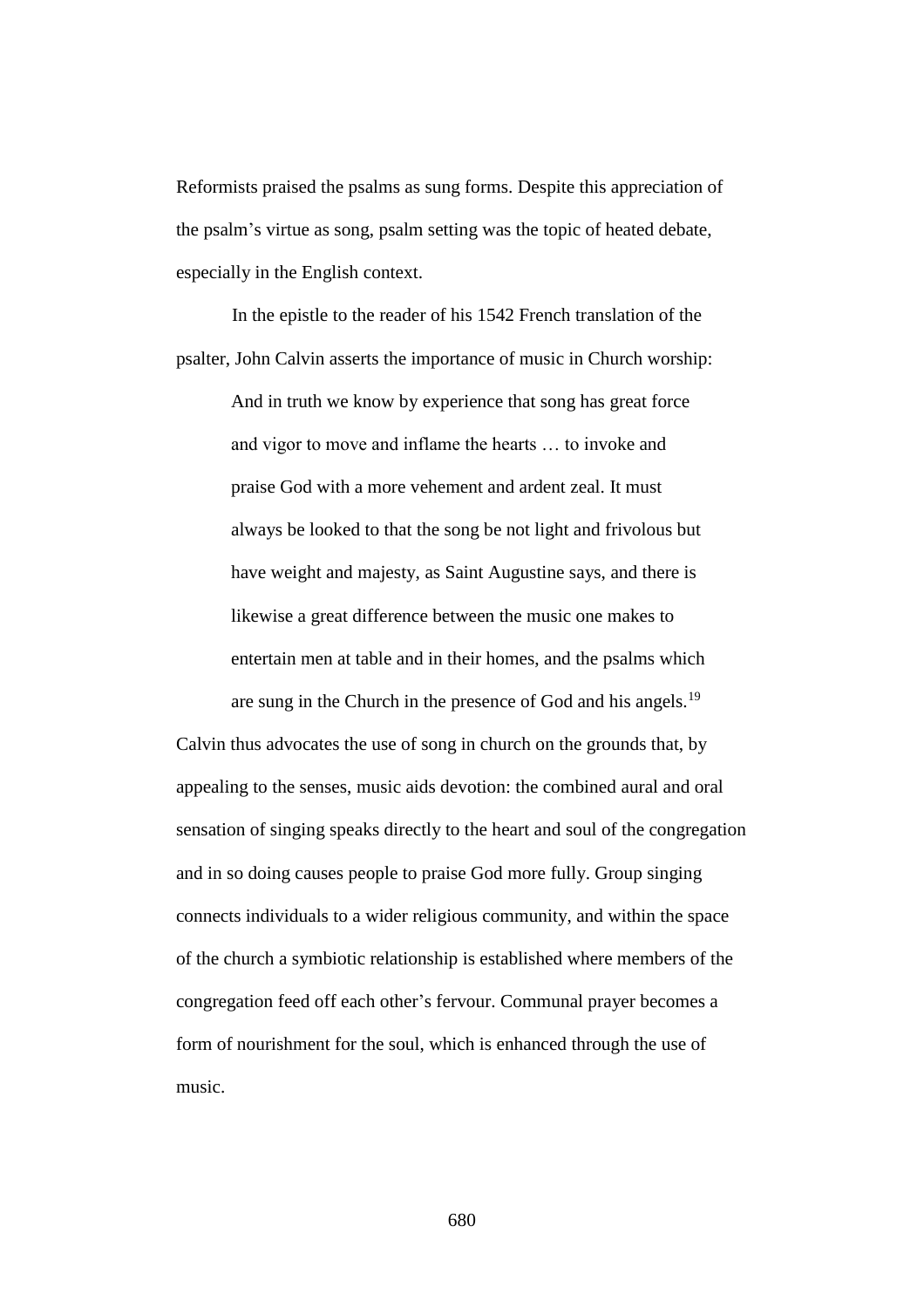Earlier, Calvin asserts that 'Saint Paul speaks not only of praying by word of mouth, but also of singing'.<sup>20</sup> Chapter 14 of Paul's first epistle to the Corinthians bursts with allusions to singing and praying. The Geneva Bible (1560) states, 'For if I pray *in* a *strange* tongue, my spirit praieth: but mine understading [sic.] is without frute. What is it then? I wil praye with the spirit, but I wil pray with the understanding also; I wil sing with the spirite, but I wil sing with the understanding also' (1 Corinthians 14:14-15). The King James Bible alters the conjunctive to read, 'For if I pray in an unknown tongue, my spirit prayeth, and my understanding is unfruitful. What is it then? I will pray with the spirit and I will pray with the understanding also: I will sing with the spirit, and I will sing with the understanding also'. While these may seem like minor textual variants, the shift in tone heralded by the alteration in conjunctive is telling. In the Genevan version, the abrasive 'but' cuts through the connection that has been established between the processes of praying and the need to understand devotional practices. Employing parataxis (the rhetorical strategy most commonly associated with the King James Bible), the more gentle 'and' turns prayer and understanding into a collective undertaking where the one necessitates the other. Wycliffe and Tyndale used the word 'mind' instead of the word 'understanding', which further alters the resonances of the passage and gestures to a dualistic view of mind and body and how the soul connects to God. In each instance, the need for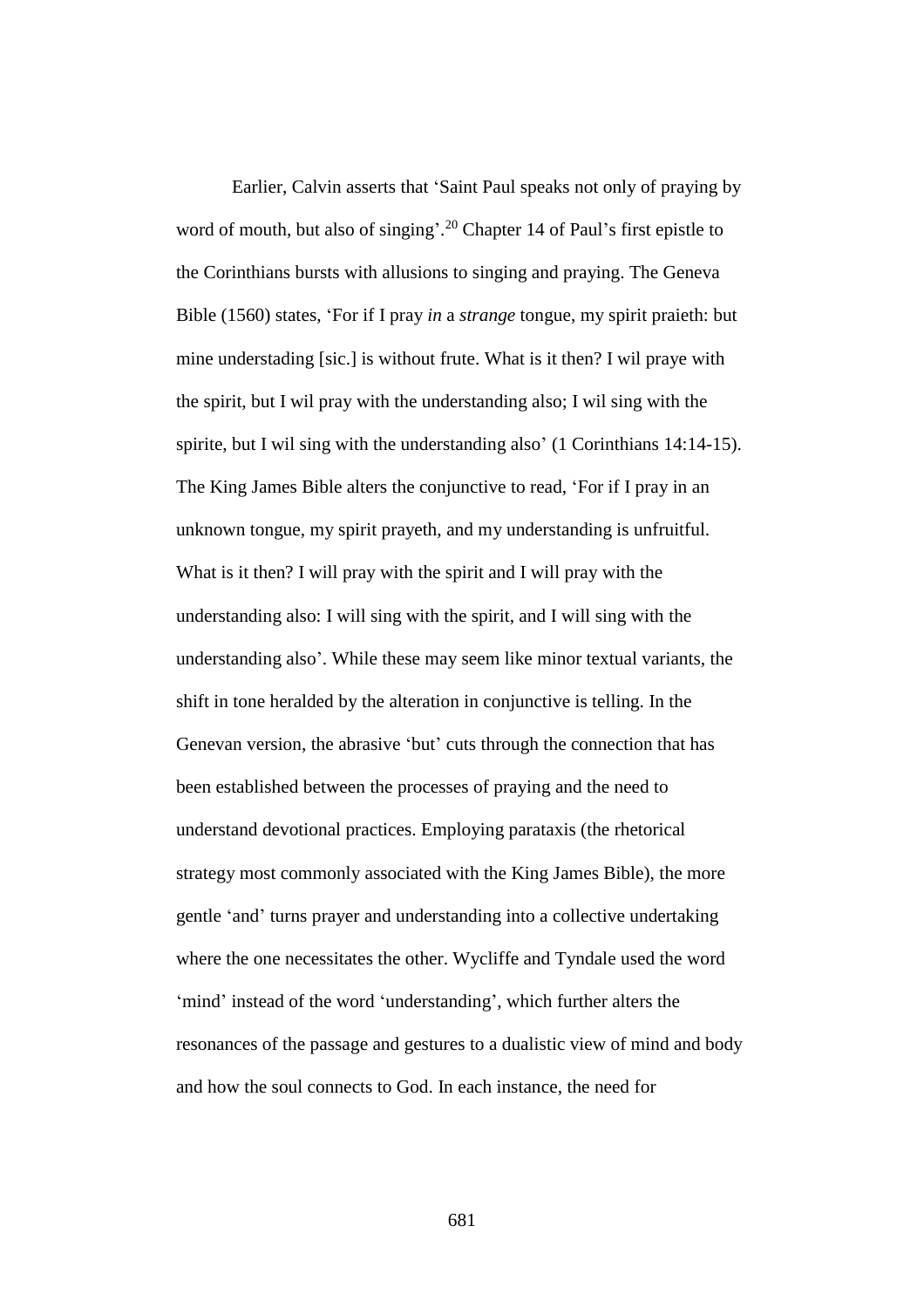comprehension is brought to the fore. In order to participate in church worship, the congregation needs to understand what is going on.

Yet Paul's main focus is not upon the rights or wrongs of singing in church; instead he discusses the relative merits of speaking in tongues. Calvin appropriates and reinvents Paul's teachings to endorse psalmody and advocate singing in churches and vernacular worship. However, the presence of St Augustine in these discussions complicates the relationship between prayer, music and language. In alluding to St Augustine's remarks regarding the need for church music to have 'weight and majesty', Calvin draws attention to some of the perceived perils of music: in being able to affect the senses and move the spirit to godliness, there is also the danger that music could drive a person to vice. For this reason, not all reformers were in favour of using music in church worship.

Augustine's views regarding music were not limited to the comment to which Calvin alludes. When considering the place and function of music in church worship, Augustine oscillates between acknowledging that it offers earthly pleasure and contending that it enhances religious devotion:

Thus floate I betweene peril of pleasure, and an approved profitable custome: enclined ... to allow of the old usage of singing in the Church, that so by the delight taken in at the eares, the weaker minds may be rowzed up into some feeling of devotion. And yet againe, so oft as it befalls me to be more mov'd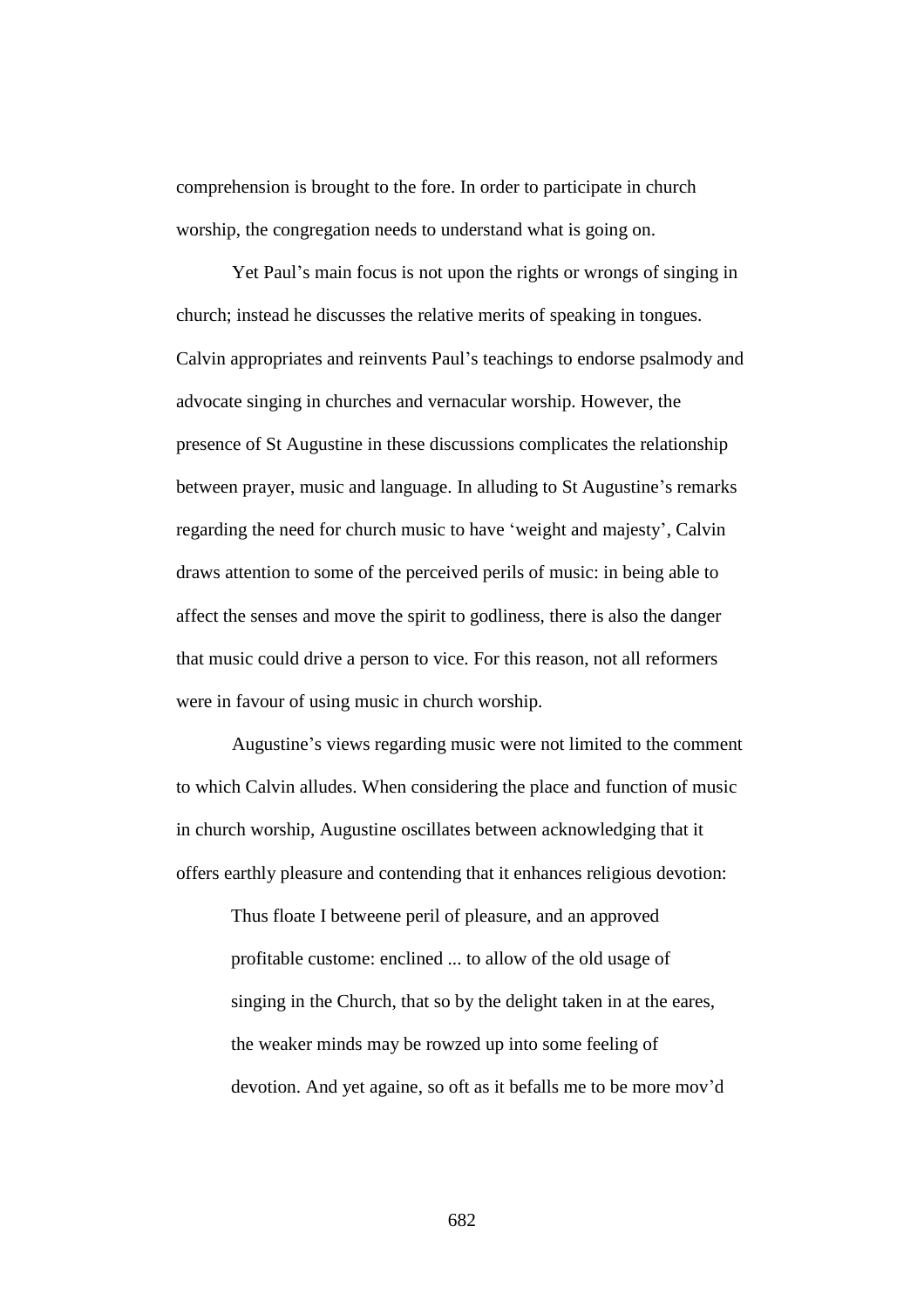with the *voyce* then with the *ditty*, I confesse myselfe to have grievously offended. $21$ 

Music aids devotion, but only when used correctly: if the hearer is more delighted with the beauty of the apparatus that produces the music, the listener has erred. The pleasure of music can thus be tempered with remorse. Despite these qualms, Augustine ultimately conforms to orthodox patristic beliefs that advocated music in early Christian church worship.

The combinations of sounds and harmony allure, but this ability to attract individuals was not universally endorsed. Despite the practice of psalm-singing in some Churches, the apparent accord achieved through music hides the tensions elicited by psalm-singing. The reformed church in Geneva initially followed the practice of their counterparts in Berne (who in turn followed the practice that Zwingli had implemented in Zurich) and banned music in church worship. As more Protestants who feared persecution fled Catholic countries and settled in Geneva, the prohibition of music in all churches ceased. In January 1537, Calvin convinced the Genevan council to permit psalm-singing in church worship. $^{22}$ 

In England, as Quitslund notes, one translation from the 1530s demonstrates an indebtedness to the hymnological tradition that influenced continental psalmody. This is Miles Coverdale's *Goostly psalmes and spirituall songes* (c. 1535). This was one of four psalters that Coverdale published between 1534 and 1540; as Jamie Ferguson deftly observes, it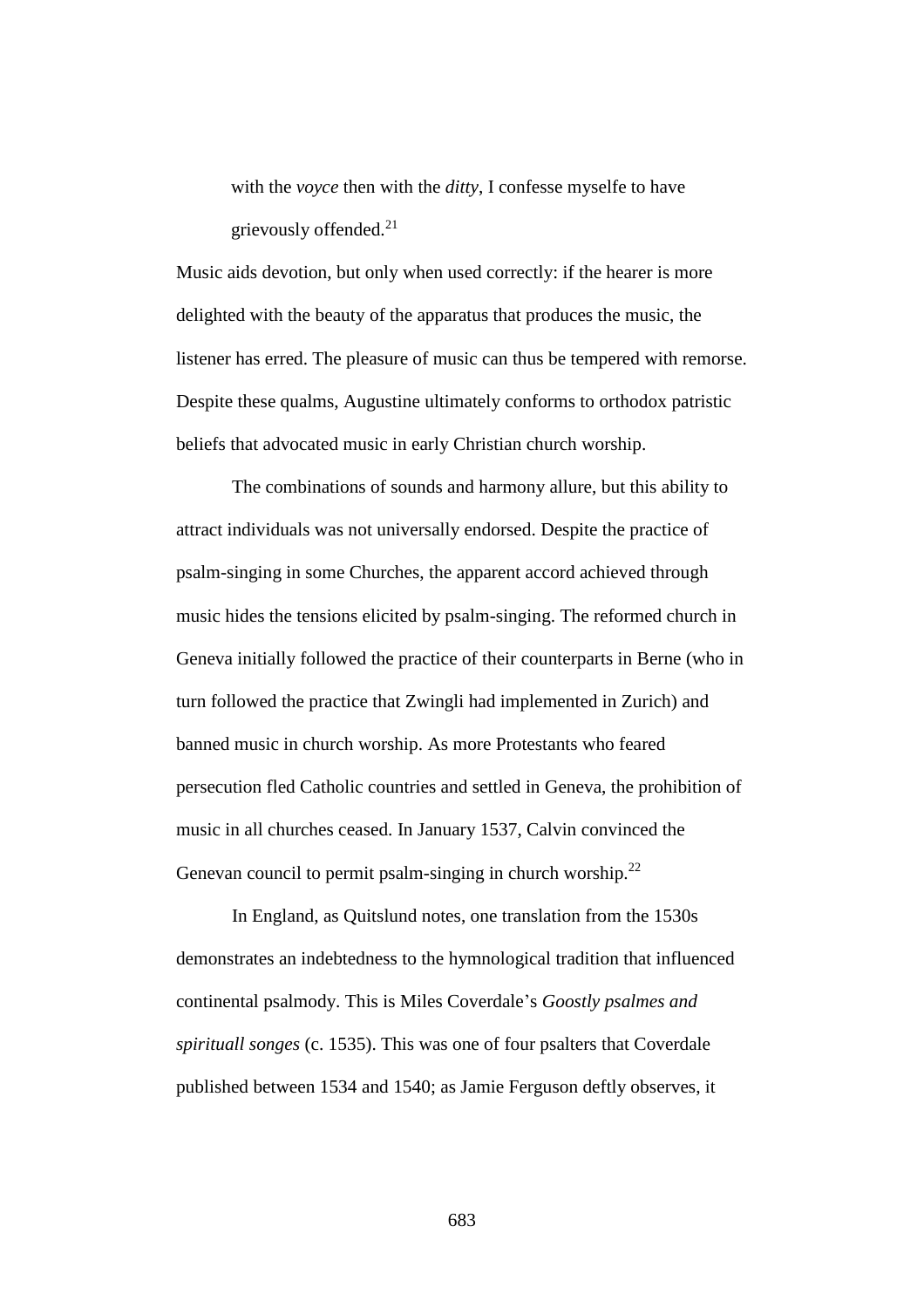'manifests a pluralistic conception of scriptural truth'. <sup>23</sup> Scriptural truth is not fixed; it is fluid and open to reappraisal, despite Protestantism's allegiance to *sola scriptura*. What sets *Goostly psalmes* apart from the other psalters is that it is the first English psalter to be published with music. This might suggest that *Goostly psalmes* could be used in Church worship, but officially England was still married to a Latin liturgy and would not have its first vernacular prayer book for another fourteen years; Coverdale asserts that his psalter is intended for domestic use.

Denouncing profane music, in his epistle to the reader, Coverdale expresses a desire that:

our mynstrels had none other thynge to playe upo[n], nether oure carters & plowmen other thynge to whistle upon, save Psalmes, hymnes, and soch godley songes as David is occupied with all. And yf women syttynge at theyr rockes, or spynnynge at the wheles, had none other songes to passe theyr tyme … they shulde be better occupied, then with hey nony nony, hey troly loly, & soch lyke fantasies.<sup>24</sup>

Coverdale weaves psalm-singing into all aspects of everyday life: not only men, but women from all social groupings are considered as fit audiences to consume and disseminate the psalms through song.

Coverdale seeks to replace popular tunes and ballads with psalmsinging. Such a desire demonstrates an anxiety regarding the place and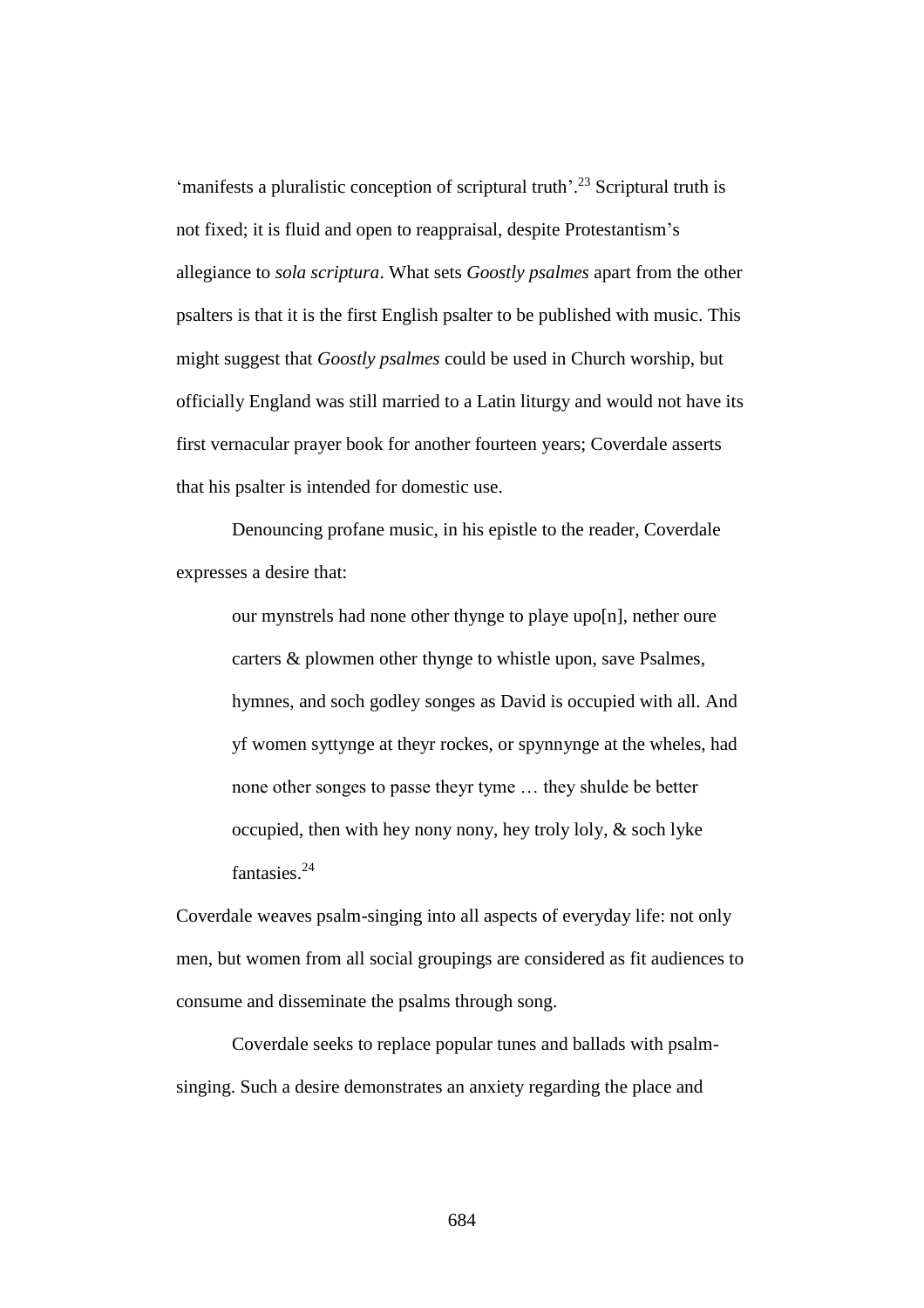function of both music and scripture in early modern England. Fearful that secular music can only lead to profane action, Coverdale views the singing of psalms as a way to heighten spirituality. This view is manifested in a text that was translated by Coverdale and reprinted frequently throughout the sixteenth century. Here, Heinrich Bullinger advises against allowing daughters to read romances and suggests they should sing psalms instead:

Bookes of Robin hood, Bevis of Hampton, Troilus & such like fables, do but kyndel in lyers like lyes and wanton love, which ought not in youth with their first spittle to be drunken in, least they ever remayne in them. If ye delight to sing songs, ye have the Psalmes and many goodly songes and books in English,

right fruitful  $\&$  sweete.<sup>25</sup>

The potential for books to be a corrupting influence - as well as a source for good - means that the psalms ought to be the only texts that are digested.

While Coverdale's psalms marked an important intervention in the paraphrasing of scripture, the shifts in royal authority in the mid-sixteenth century contributed to the psalms not being widely used in Church worship. Coverdale hints at psalm-singing being connected to private and public devotion, but biblical reading and church worship were far from private acts. In 1547, Edward VI and his advisers (more sympathetic to reformist measures in continental Europe) permitted Archbishop Thomas Cranmer to draw up a liturgy in English. However, with Mary's accession, in 1553,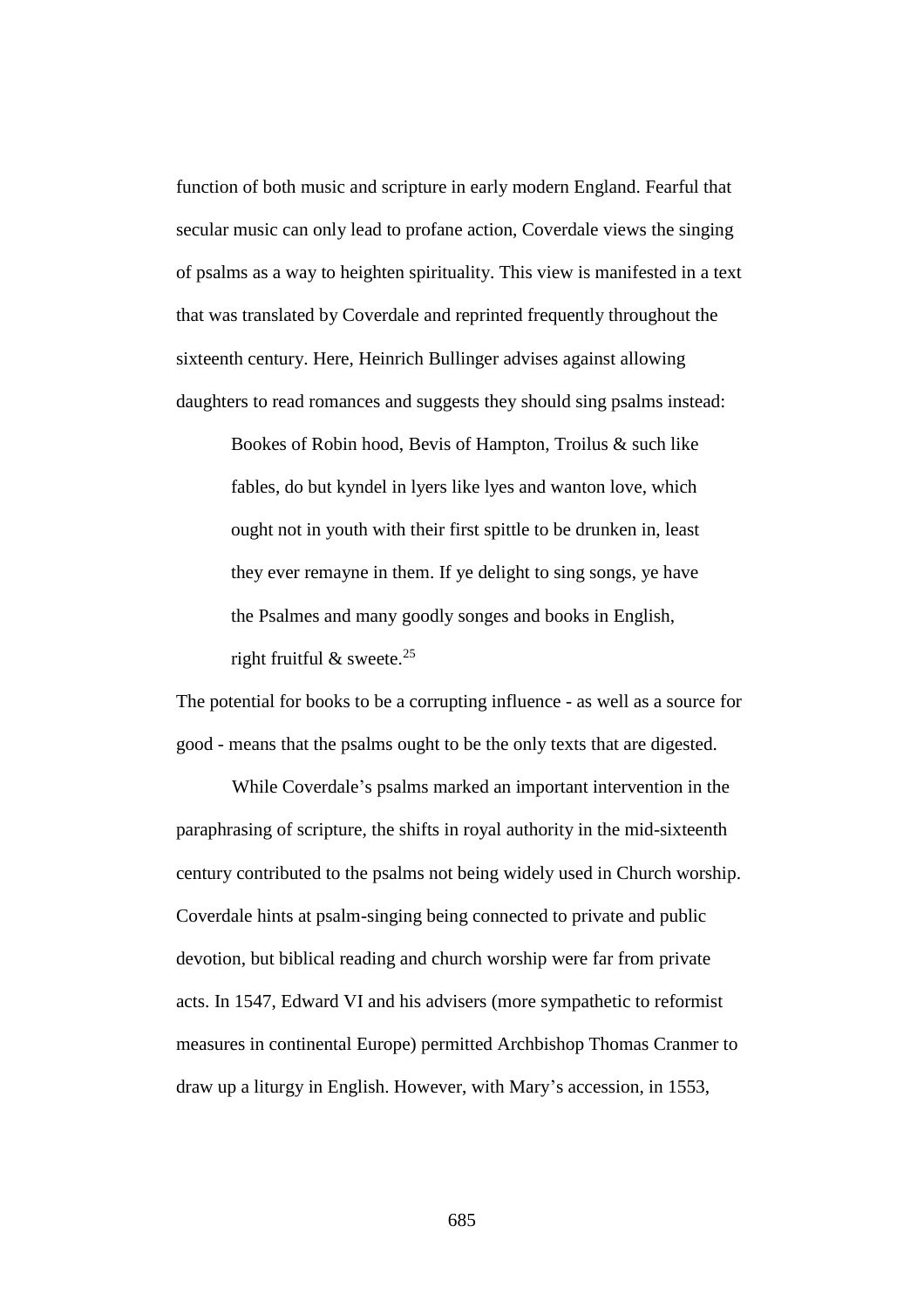many prominent Protestants fled to Geneva, and other Protestant states, taking with them the psalms that had been translated in or around 1547 by Thomas Sternhold, Groom to Edward's bedchamber, and augmented by John Hopkins around 1549. During the five-year suspension of Protestant worship in England, these psalms would be developed into a complete psalter overseas, published in various formats and with different paratextual materials from 1562.<sup>26</sup> While Coverdale's psalms would be added to the 1662 *Book of Common Prayer*, the Sternhold and Hopkins psalter would become the dominant psalter in domestic and church settings for the next one hundred and fifty years.

With popularity came derision. Part of the controversy lay in the psalm settings. Most of the Sternhold and Hopkins psalms are in ballad metre. This rhythmic affinity meant that, despite Coverdale envisaging the psalms as replacing ballads, they could be, and were, set to ballad tunes. However, the title page of the 1560 edition of the - as yet incomplete - Sternhold and Hopkins *Psalmes of David in English Metre* states clearly how they are to be read:

VERY METE TO BE USED of all sorts of people privately for their godly solace and confort, laying aparte all ungodly songs and ballads, which tend only to the nourishing of vice, and corrupting of youth.<sup>27</sup>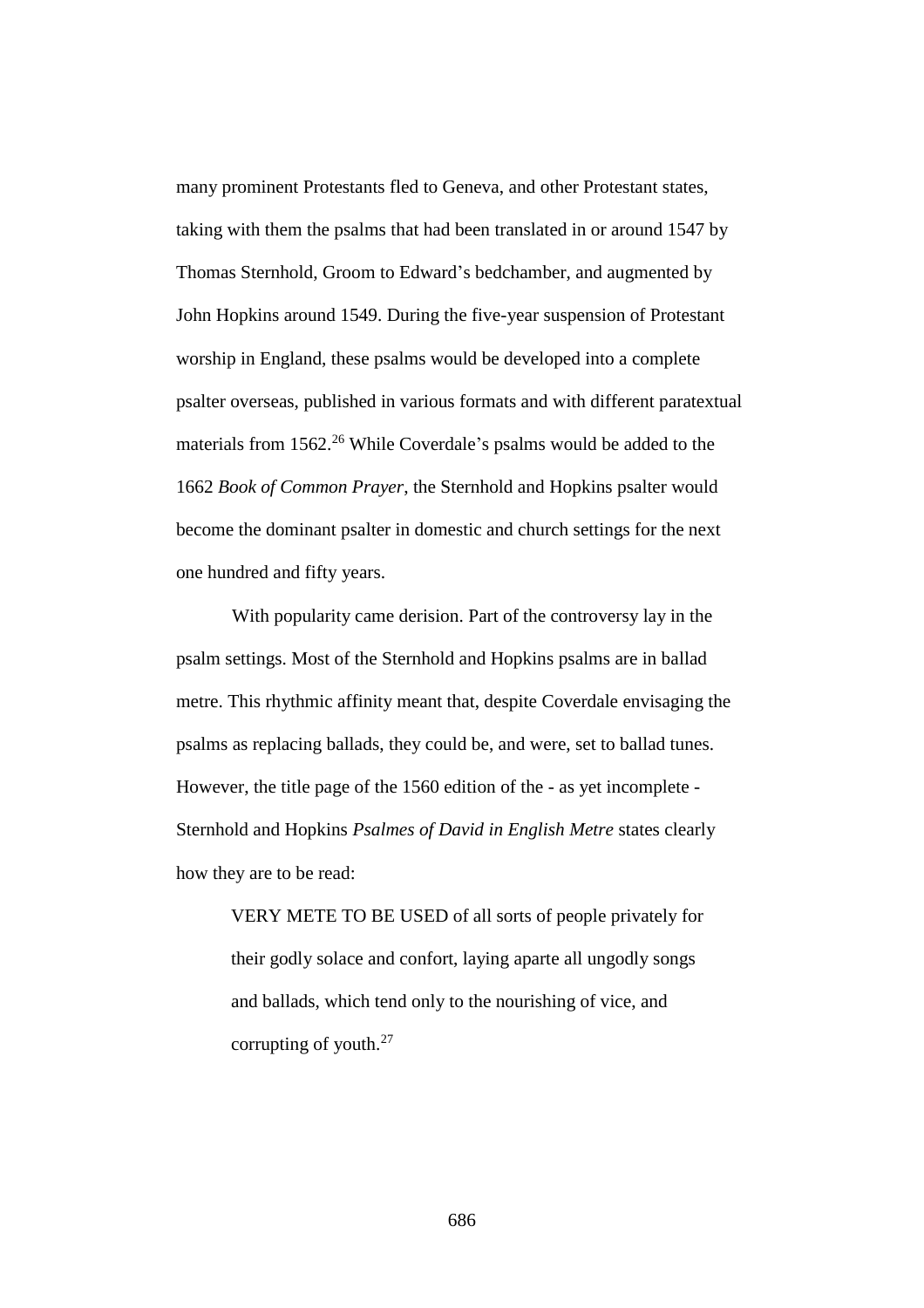From the earliest editions of *The Whole Booke of Psalms*, the holy songs were presented as the opposite of ballads. The title page emphasizes that psalms are a form of spiritual nourishment. Feeding the soul, the psalms present a counterbalance to the corrupting influence of ballads: the content of the words rather than their metrical patterns mean that the psalms aid private devotion.

By 1566, the title page declares the psalms to be 'Newly set forth and alowed to me [sic.] song in all churches, of all the people together  $\dots \&$ moreover in private houses, for their godly solace and comfort'.<sup>28</sup> Within six years, the text becomes universal, operating at the borders of private and public devotion and at the hinterland of secular and sacred pastime. Such ubiquity allowed the psalms to become a means of solace and of pleasure, yet they still met with hostility. Catholics attacked Protestant worship through references to 'Genevan psalms':

their service is nought, because they have divers false and blasphemous things therein: and that which is yet worse, they so place those things, as they may seem to the simple, to be very scripture. As for example, in the end of a certain *Geneva*  Psalme, they pray to God to keepe them from Pope, Turke, and Papist, which is blasphemous.<sup>29</sup>

Thus claimed *A Briefe Discourse Containing Certaine Reasons Why Catholicks Refuse to Goe to Church* (1601). However, it is not clear which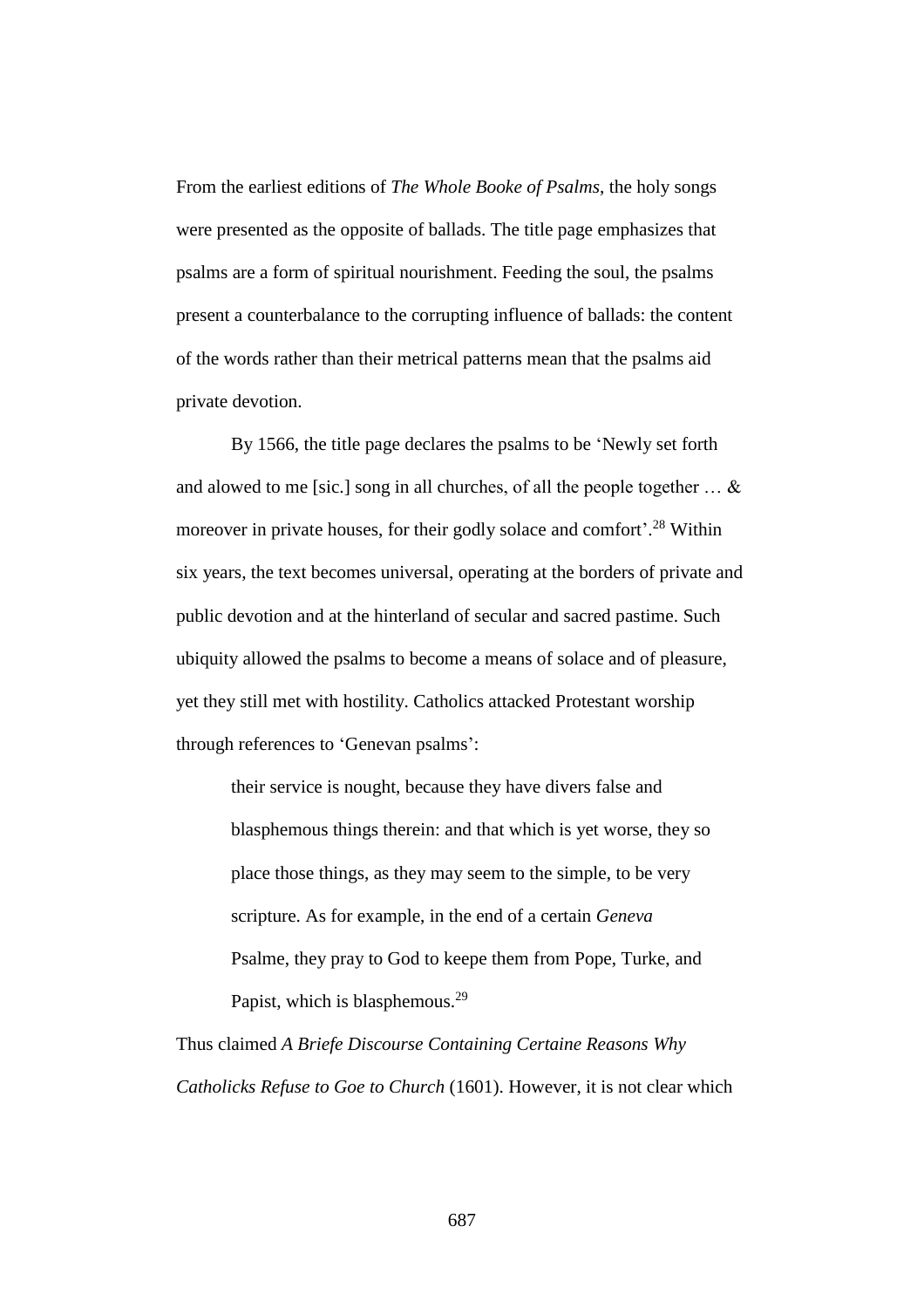of the psalms is being referenced; by prefacing 'psalme' with 'Genevan', the author distances translations of the psalms from their roots in the Bible and instead suggests that the mode of translation is an act that conflates political and confessional differences as a way of deceiving a naïve audience. The psalms may be the Bible in miniature, but this reading demonstrates ongoing concerns regarding the exigencies of translation: rather than being a means of disseminating the divine word and unifying the audience, translating the psalms provokes hostility and suspicion.

Protestants may have been reforming Church worship from the sixteenth century, but so too were Roman Catholics. This highlights ways in which Catholics and Protestants reconceptualised church worship in the wake of the Reformation. Amongst some Protestants, congregational psalmsinging was actively promoted: stylistically different to the Catholic Mass, metrical psalm-singing represented a novel interjection in the soundscape.<sup>30</sup> At the same time, recusant Catholics retained the material objects of devotion - books, rosaries and sacred items - and married these with pilgrimages to sacred sites and private devotion at home.<sup>31</sup> Yet Catholics also invested in the religious soundscape and Protestants were in possession of commodities that brought religious imagery into the domestic setting, thereby enhancing their doctrinal refutation of sacred space being fixed in particular religious places.<sup>32</sup> This interrelationship of the materiality of faith is mirrored by the lack of consensus regarding whether psalms should be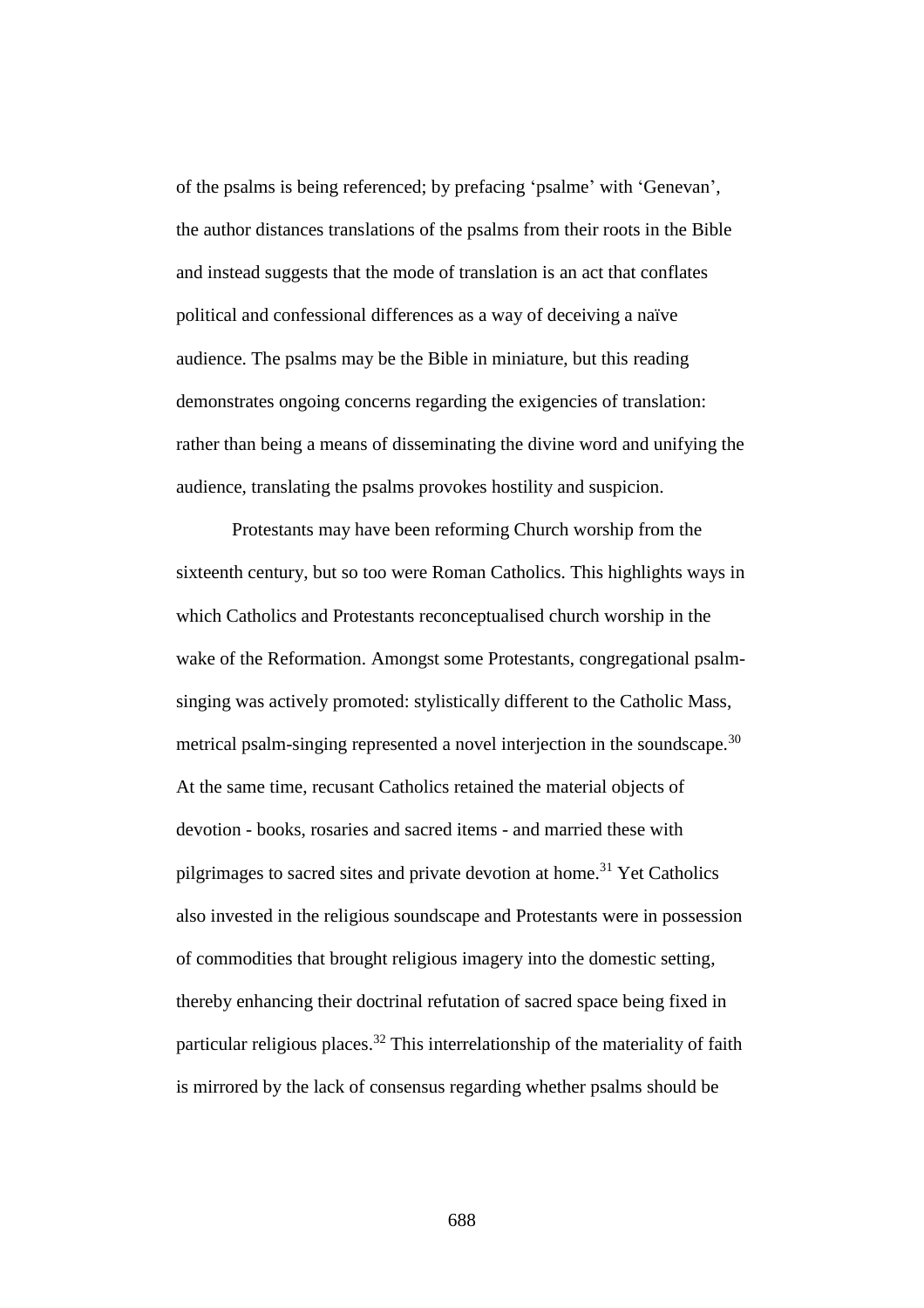sung. Not all Protestants encouraged the singing of psalms; although Sternhold and Hopkins' *Whole Booke of Psalms* was bound frequently with Bibles and the *Book of Common Prayer*, the place and function of the psalms in reformed church worship continued to be contentious. Far from demonstrating Protestant unity against Catholicism and *vice versa*, the material practices of devotion were pliable.

Although the psalms were translated into numerous vernacular languages, the Genevan melodies were adopted and appropriated across language divides.<sup>33</sup> This was due to how the music was composed and the development of metrical psalmody across Europe. There was a fluid interplay in the use of music, and composers borrowed from plainsong used in the Catholic liturgy as well as from popular tunes, vernacular hymns and the psalter used in reformist churches in France and Germany.<sup>34</sup> This musical interplay emphasizes that it was not just Protestants who were using psalms in early modern Europe, and also reveals the extent to which the relative syllabic and rhythmic unity of the metrical psalms ensured that they could easily be sung to existing tunes. This would seem to imply that the psalms are a way to disseminate the divine word and inspire euphony through the use of music.

Perhaps erroneously attributed to John Case, *The Praise of Musicke* (1586) enforces the connection between word, space and congregation: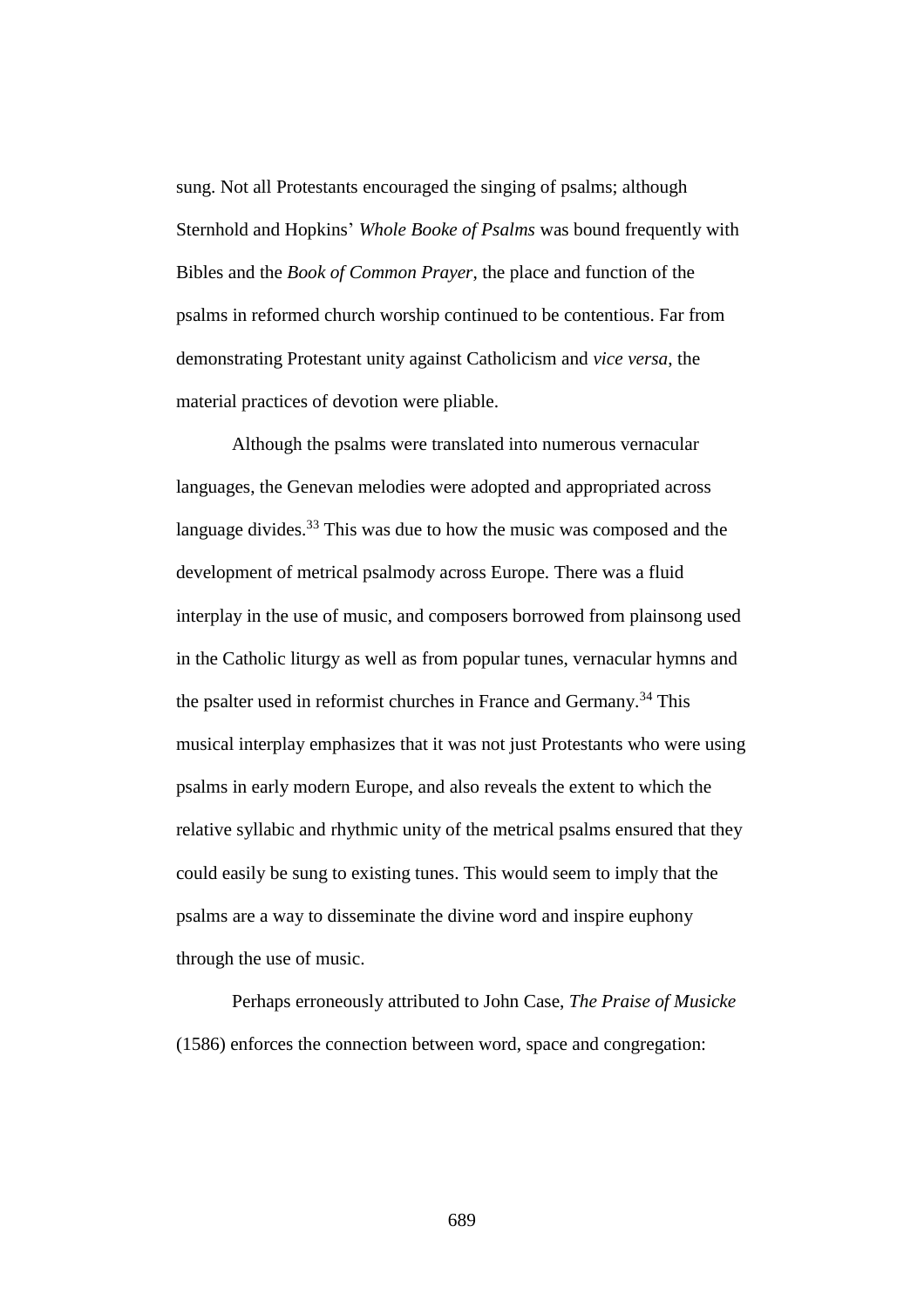Musick with the concinnitie of her sound, and the excellency of harmony, doth as it were knit & joyne us unto God, putting us in mind of our maker and of that mutuall unitie & consent, which ought to bee as of voices so of mindes in Gods church and congregations. … if there were no other reason, yet this were of sufficient force to perswade the lawful use of Musicke: in that as a pleasant bait, it doeth both allure men into the church which otherwise would not come,  $\&$   $\dots$  continue till the divine service bee ended.<sup>35</sup>

Music thus becomes a means of creating unity, not just in the church or congregation, but also between an individual and God. It boosts attendance at church and encourages people to be receptive to the words that are sung. However, as we have seen, psalm-singing was not limited to church worship. While Calvin supported the singing of psalms in church, the preface to Claude Goudimel's 1565 four-part harmonization of the psalms asserts that his settings are intended for a different venue: 'To the melody of the psalms we have, in this little volume, adopted three parts, not to induce you to sing them in Church but that you may rejoice in God, particularly at home'.<sup>36</sup> Through psalm singing, secular space is rendered sacred. The psalms become a means of bringing musical devotion into the domestic realm, and transforming the household into a congregation.<sup>37</sup> But the addition of harmonization acknowledges the household may have greater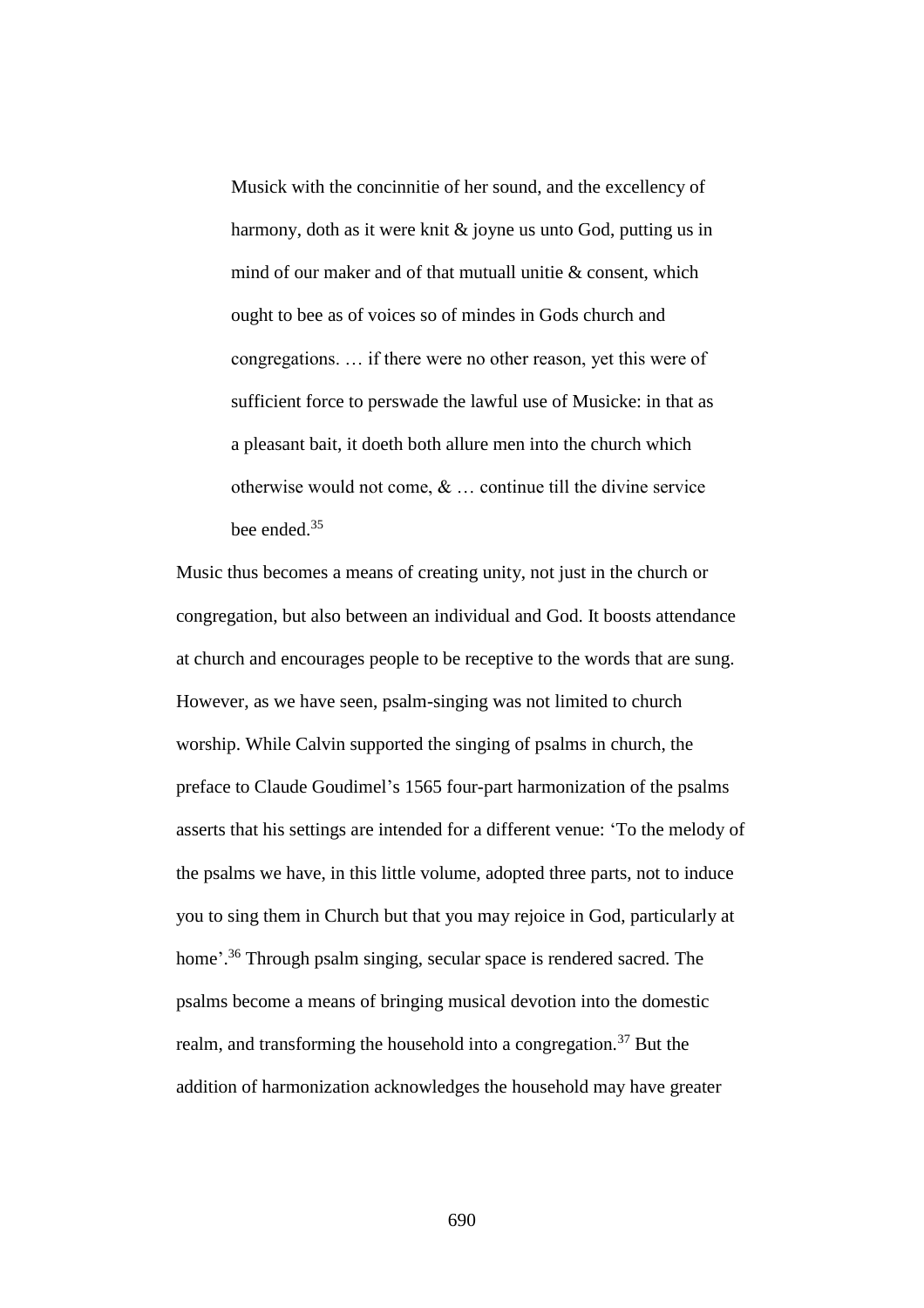musical skill and levels of literacy than the average congregation. It also demonstrates how ubiquitous psalm-singing was in early modern culture: it was designed not only to enhance church worship, but also to entertain and as a means to inspire spirituality in the home.

Roger Bray argues that psalm settings composed for domestic use by the recusant William Byrd could be palatable to Catholics and Protestants alike, implying a unity across confessional divides.<sup>38</sup> However, the material practices of performance mean that domestic singers might be more focussed upon the demands of playing than of praying. As Richard Wistreich tellingly observes, notation 'constantly reminds the reader of the inherent provisionality of music's textual authority'.<sup>39</sup> The retranslating of text into oral/aural form means that the performer's immediate attention may be on the production of sound rather than the godly content of the words being sung. This leads to discussions over what the place and function of music is in relation to scripture, and points again to Augustine's fears that the sensory experiences of music both enhance and potentially corrupt devotion.

In 1619, the poet and later parliamentarian radical, George Wither, commented at length on the perils present in the relationship between words and music:

I would advise touching the *Musicke* of these divine *Hymnes* ... that men should be carefull to let it bee such as were grave, &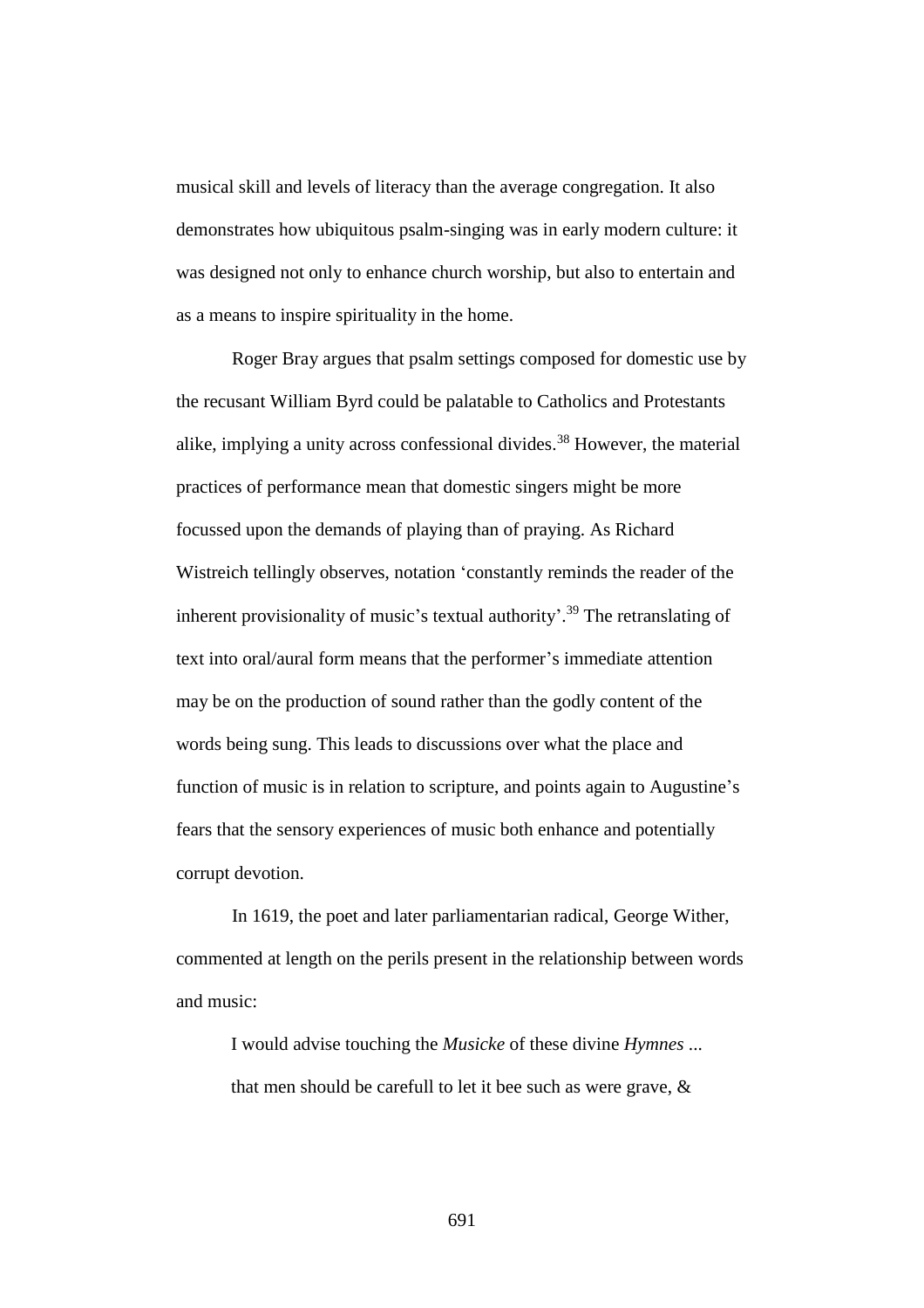suitable to the qualitie of those Songs. For, *Musicke* hath many *Species*, and is of very different operations: insomuch, as if that been not observed, and the qualitie of the subject well considered, with what Straines it most naturally requires; the *Song* and the *Tune* will as improperly sute together, as a Clownes habit, upon a grave Stateman. Yea, the inarticulate sounds have, in themselves, I know not what secret power, to move the very affections of mens soules, according to the qualitie of their Straines … And if they would remember themselves, they could truely say, that when they have been exceedingly merrily disposed, one deepe solemne Straine hath made them, suddenly and extremely melancholy: And that, on contrary againe, at another time, when they have been oppressed with sadnesse, a touch or two of sprightly *Musicke*, hath quickly raised their hearts to a pitch of jollity.<sup>40</sup>

Echoing Calvin and Coverdale, Wither notes the transformative effects of music, but suggests more clearly the connection between music and humoral imbalances in the body. Hearing serves a medicinal purpose, but this relationship between body and sounds also means that music can be dangerous.<sup>41</sup> Rather than emphasizing the elevated spiritual nourishment that the words of the psalms can afford the listener, inappropriate settings render sacred texts profane: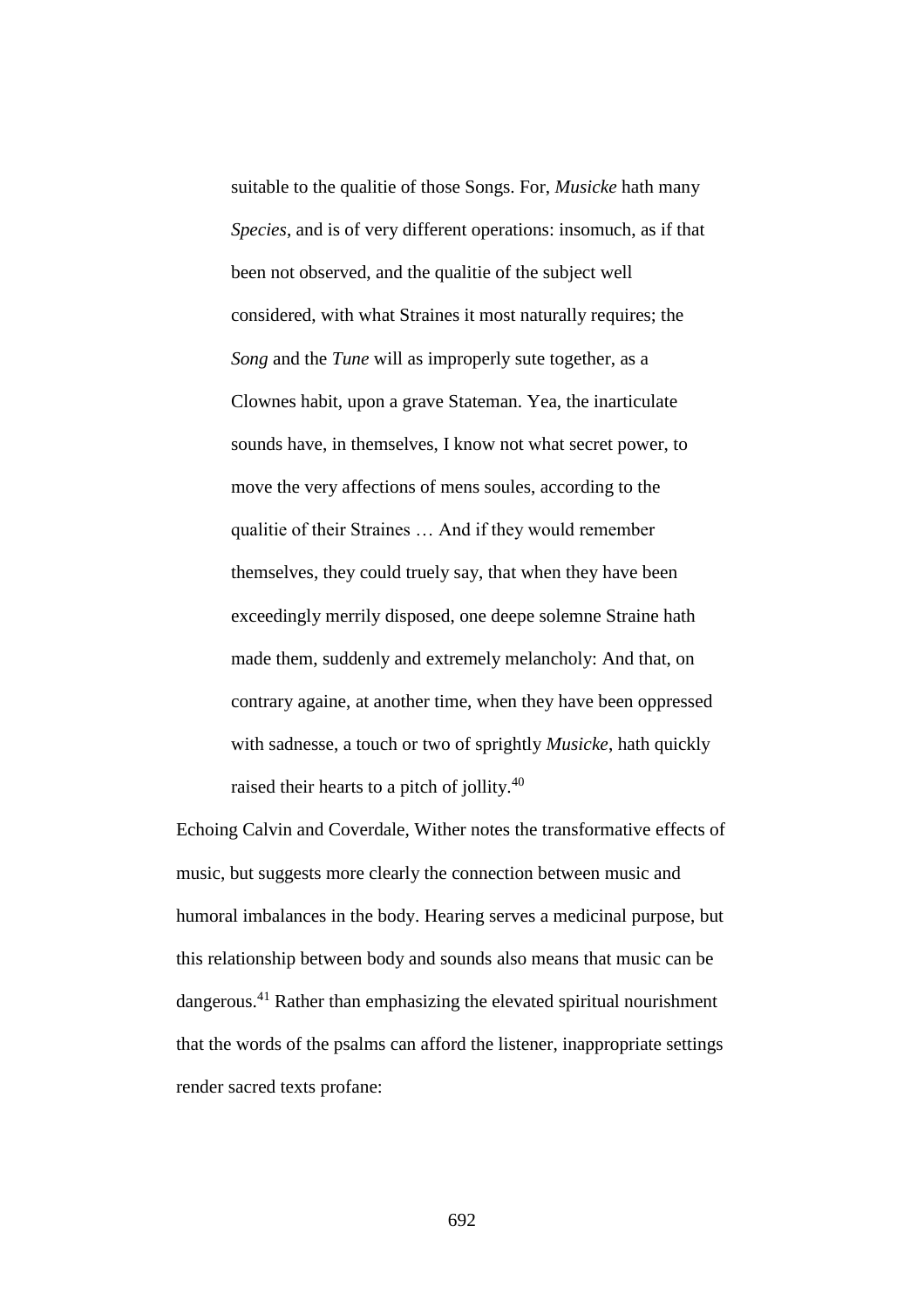As our praises of God, and holy invocation ought to bee made with such reverent heede, and in such grace, modest and decent tunes as become them, whether they bee the *Psalmes of Davide*, or other holy *Hymns*, invented for the honour of God, and our spirituall comfort: So, in whatsoever subject it bee, we ought to have a care, that Jesus, or any other name of God, be never used in any song, but where the voice may be lifted up with unfained reverence … . I have heard in foolish, and ridiculous Ballads … the name of our blessed Saviour, invocated and sung to these roguish tunes, which have formerly served for prophane Jiggs … : and yet use hath made it so familiar, that we now heare it, and scare take notice that there is ought evill therin. … to offer a Prince wine in the uncleanest vessel, were no greater indignity, then to present the great King of heaven with his praises, & the devotions of our soules, in such tunes as have bin formerly dedicated, to some loose Harlot, or used in expression of our basest and most wanton affections. Nor do I recon it little better then Sacriledge, for any man to use those tunes with a profane subject, which have beene once consecrated unto the service and honour of God. (I2r)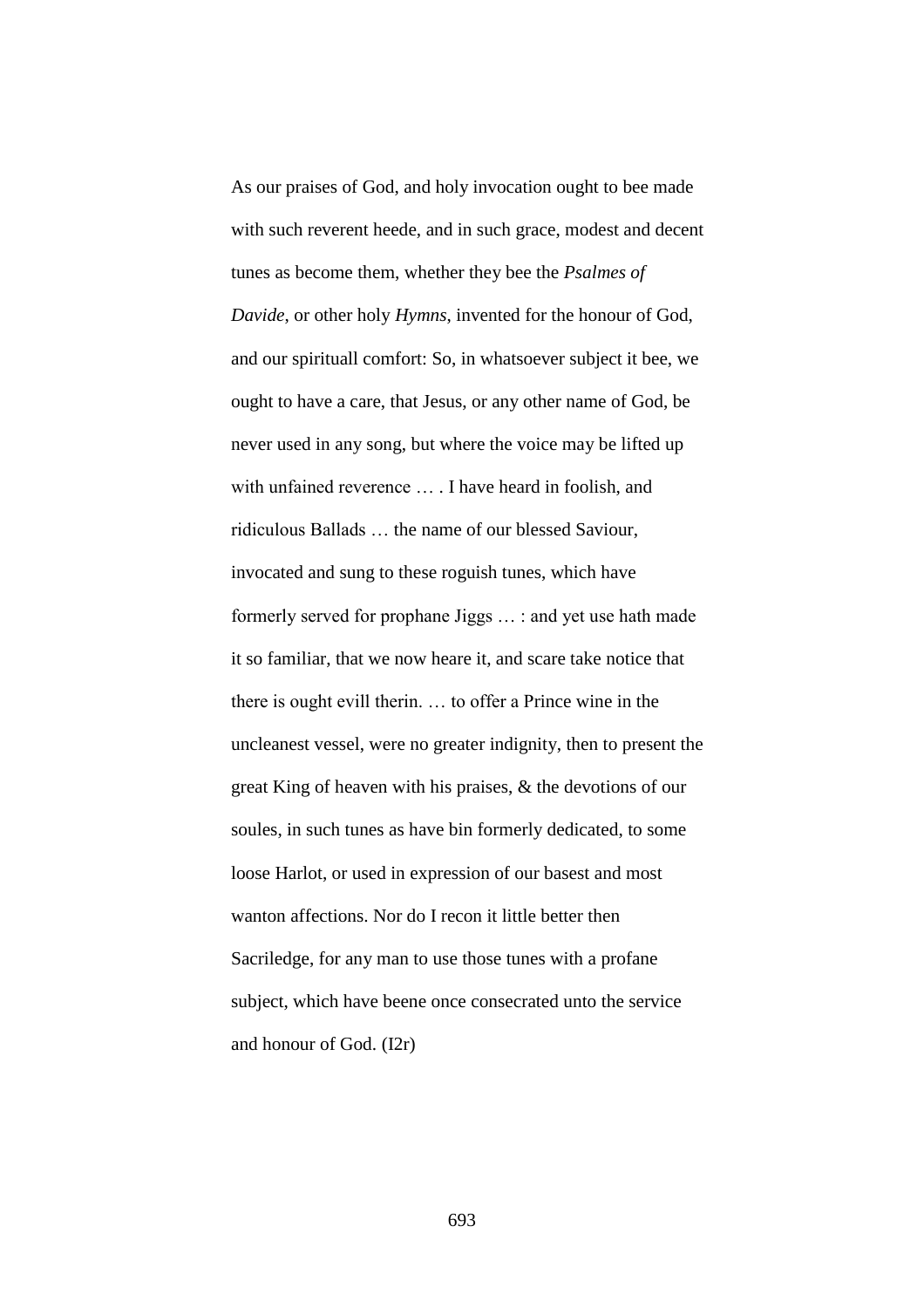Wither's attack on 'improper' settings is long, but worth quoting at length. Not only the psalms, but hymns and anthems need to be presented in the appropriate register. 'Decent' tunes may supply the words with a suitably modest setting, but the use of the word 'grace' points to both earthly elegance (the graceful tone of the words and the music) and the inner grace through which the elect were believed to gain salvation. The sensual experience of listening provides spiritual comfort, but only when the words are set to appropriate music.

Yet Wither's insistence upon 'unfained reverence' suggests a more qualified sense of spirituality and the comfort that can be gained from singing sacred texts. In the seventeenth century, Elizabeth Isham wrote of the delight she took in learning to sing psalms, and recorded the nourishment that they provided her mother during a time of sickness: 'in the night she would call for Suppings that thereby she might refressh her selfe … after when somthing better she could give care to reading she called for Psalmes of Dauid, which were often read over to her'.<sup>42</sup> After receiving bodily nourishment, Isham's mother gains spiritual nourishment, though she is only healed when Mr Dod comforts her by explicating the later verses of Isaiah 28.<sup>43</sup> The combined attention to the needs of the body and the soul become a healing ritual, which enforces Helen Smith's contention that reading is a 'bodily and an embodied practice' and emphasizes the complexities of the relationship between text and setting.<sup>44</sup>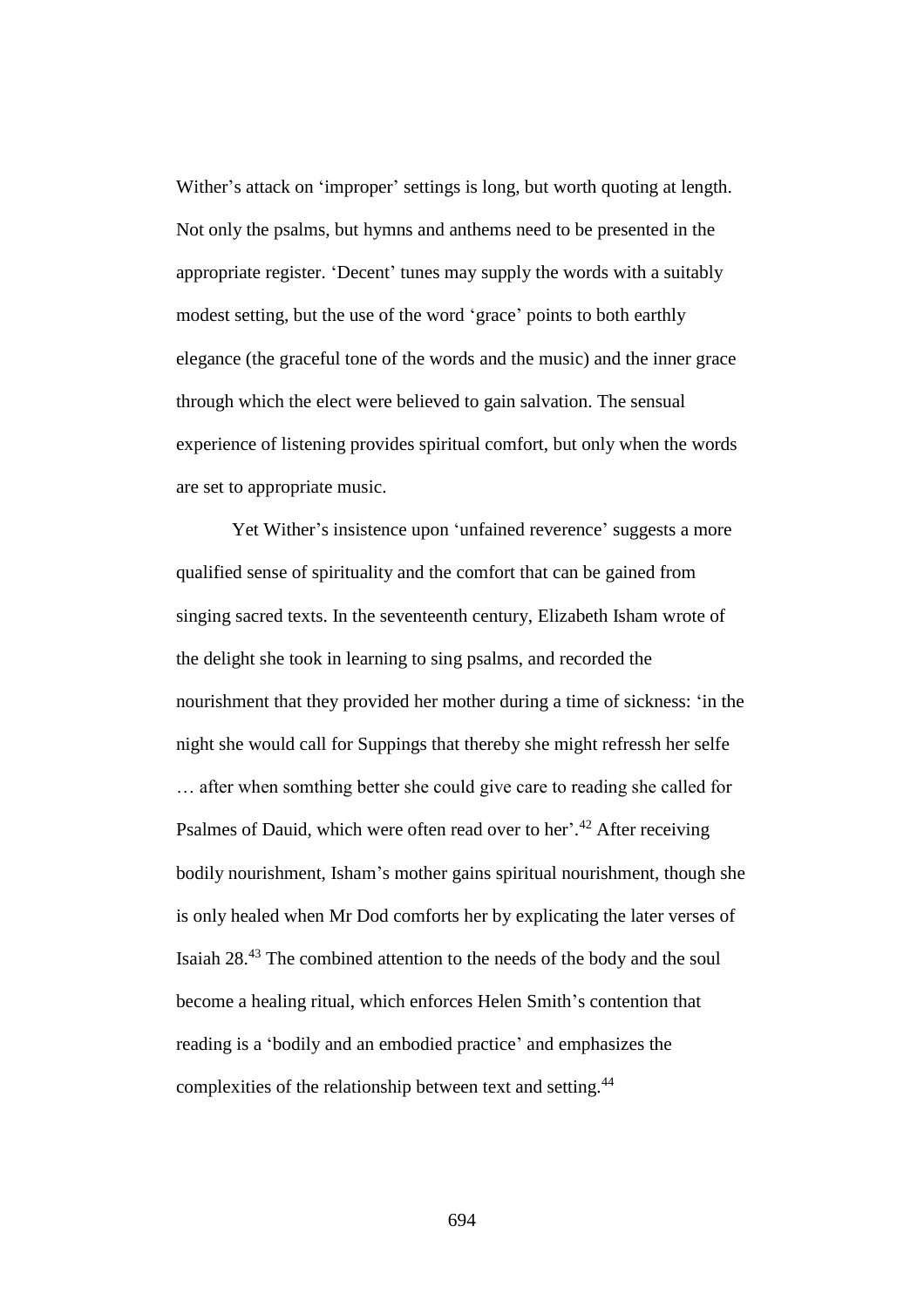Wither's condemnation of ballad tunes being used for psalmody centres around their relationship to the ballad text. However, his impassioned critique of praising God through songs that had previously adored prostitutes is not without qualification. Aghast at the intertextual resonances that are created through recycling music, and believing this will lead people to connect the spiritual with the earthly and thereby fail to place their sights on higher matters, Wither ends with a curious concession:

So I beleeve, that he who applies, unto vaine songs, those tunes which are once appropriated to Divine Subjects (especially the holy *Psalms*) doth that which is abominable unto the Lord. This is my opinion: If I erre, pardon it, for the Zeale I have unto Gods honour, is the cause of this error. (I2r)

After decreeing that vain songs and divine subjects are not to be mixed, Wither includes the caveat that this is his opinion only. Zeal may have caused him to commit an error, but admitting the potential for (theological) error casts doubt upon Wither's narrative. What has previously been decreed as sacrilege could be a means of enhancing spirituality by setting new words to familiar tunes: memory, text and music conjoin to purge the music of its previous, profane utterances. The words and music of the psalms thus have a destabilising effect, with some who criticised the use of popular tunes unclear over why their appropriation should be an abomination to God's honour.<sup>45</sup>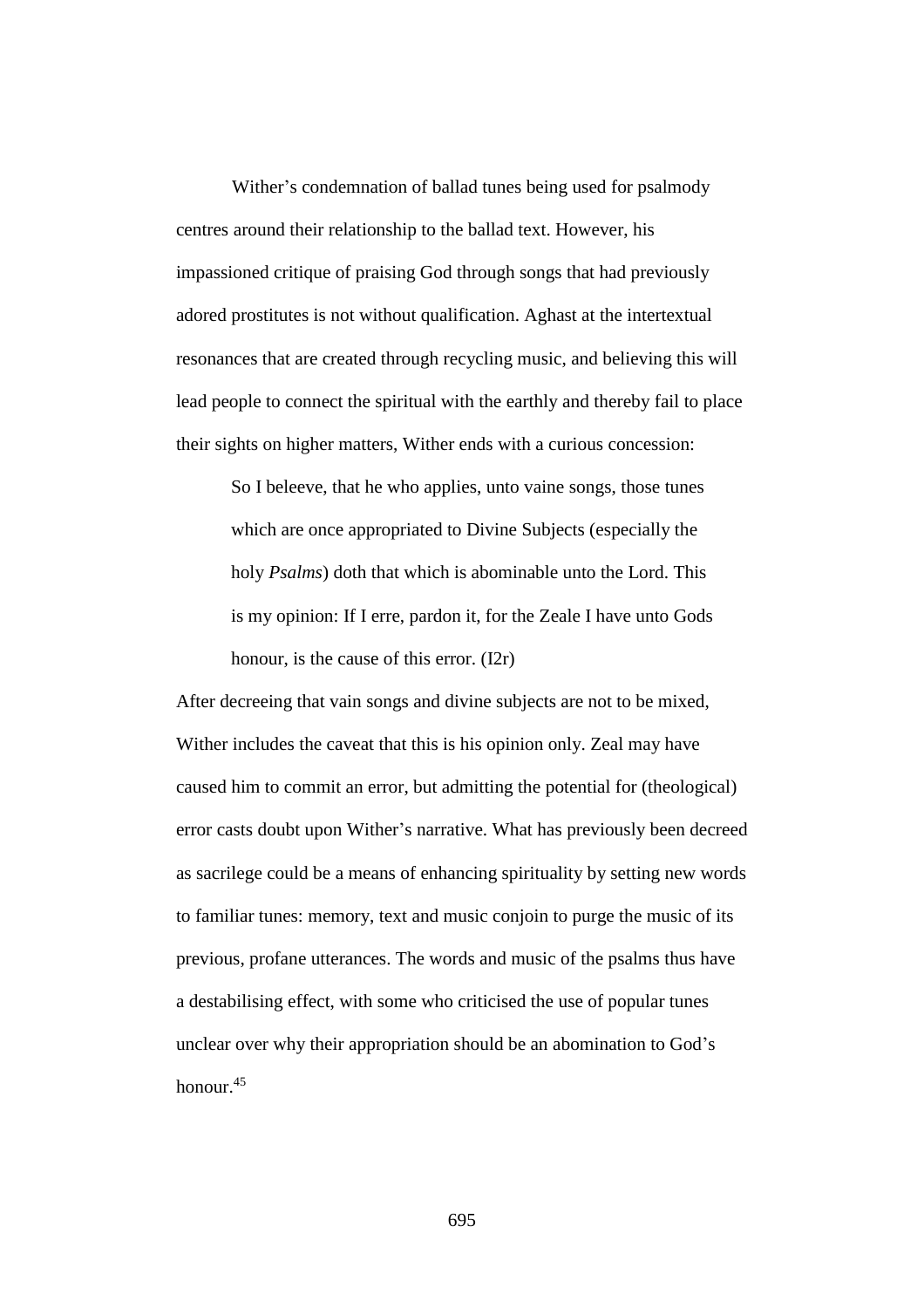These distinctions become blurred further when we consider the material practices of printing: under James I's patronage, in 1623, Wither was granted a patent for his *Hymnes and Songs of the Church* to be bound with all metrical psalm-books. This overruled earlier, lucrative patents for printing Sternhold and Hopkins.<sup>46</sup> The right to print the psalms was hotly contested.<sup>47</sup> In 1575, the composers Thomas Tallis and William Byrd were granted a monopoly to print music, which included the printing of music paper and music importation. From 1588-1593, Byrd had sole ownership of the monopoly and appears to have focused upon printing his own, Catholic music.<sup>48</sup> However, from 1592, Byrd's Assignee, Thomas East, was printing editions of *The Whole Booke of Psalms* that included musical notation. Such an enterprise was not without its controversies, given that the patent for printing the psalms was a source of vehement dispute, and East certainly lacked authority to print the words.

Printing music blurs the distinctions between the textual and musical transmission of the psalms in print. In a dedication to Sir John Puckering, East presents the printing of words and tunes as providing the whole psalm and suggests that through experiencing the psalms in their entirety, a restorative pleasure is bestowed on the body: 'The word of God (Right honourable) delighteth those which are spiritually mynded: the Art of Musick recreateth such, as are not sensually affected: wher zeal in the one, and skill in the other doe meet, the whole man is revived'. <sup>49</sup> Words and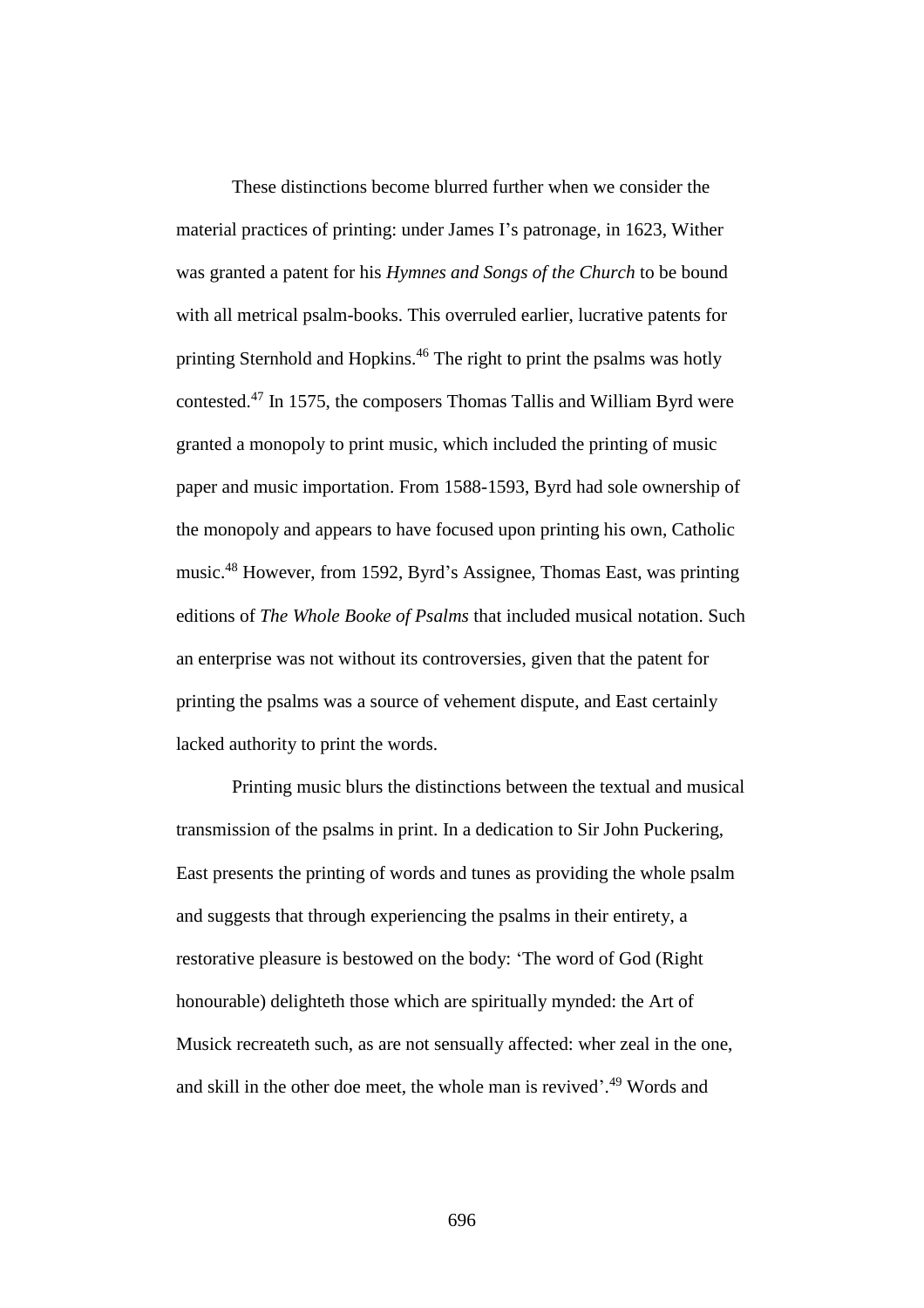music conjoin to aid spirituality. The assertion that those of a spiritual mind gain solace from the words of scripture seems to be an early modern commonplace, but East's observation that music 'recreateth such, as are not sensually affected' is intriguing. The Oxford English Dictionary tells us that 'Recreateth' can mean 'to restore to a good or normal physical condition from a state of weakness or exhaustion', or alternatively it could mean, 'to refresh or enliven (the spirits or mind, a person) by means of sensory or purely physical influence'.<sup>50</sup> Yet again, we are presented with the ability of sounds to affect the emotions, understood in this period as both psychological and physical.<sup>51</sup> In this reading, *The Whole Booke of Psalmes*  needs to include musical notation as a way to complete the text and to allow the words to be sung. Through the combined sensory experience of hearing skillful music and zealous scripture, an individual is restored.

## **<Fig. 18.1>**

In making these claims, East asserts that 'the hart rejoicing in the word,  $\&$  the eares delighting in the Notes  $\&$  Tunes, both these might joyne together unto the praise of God' (A2r). The page becomes a textual space where utterances can be stored prior to performance. These 'complete' texts do not just rival the psalter monopoly, but, due to the presence of notation on the page, become superior to other textual forms. However, East's other textual engagements complicate this representation of Protestant accord. As has been noted, Byrd used his patent and East's press to publish his own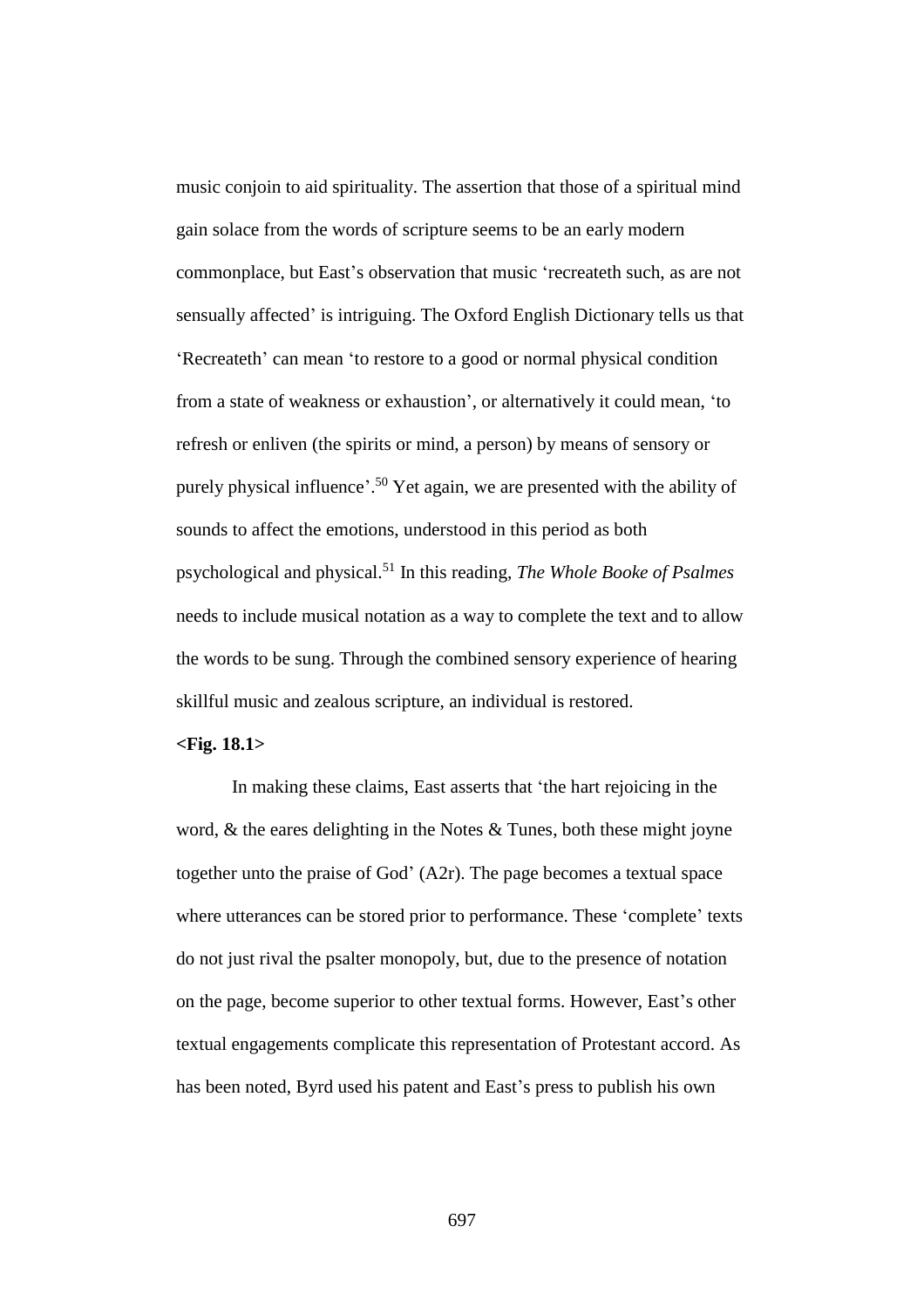works. While East delayed entering some of these works in the Stationers' Company Register and published some as 'hidden' works, which makes their dating ambiguous, he saw through the printing press volumes of Catholic music, including Byrd's *Cantiones* and *Gradualia*, which were designed for Catholic worship.<sup>52</sup> In April 1600, recusants met at East's house in Aldersgate to discuss the succession of the crown.<sup>53</sup> East's printing press (and home) brings into focus the fraught relationships between different faith communities and emphasizes that, while psalm-singing is presented as a way to inspire euphony and make an individual whole (and Byrd produced psalm-settings that could be appreciated by both Catholics and Protestants), the multiple ways in which the psalms were disseminated meant that the processes of psalm-singing often highlighted discord.

This discord is further emphasized when we reconsider East's dedicatory letter, part of which is quoted above. East's use of the word 'sensually' is striking. In the late sixteenth century, 'sensually' means 'with subservience to the senses or lower nature; with undue indulgence of the physical appetites: lustfully, licentiously' and it was not until 1624 that 'sensually' came to mean 'in a manner perceptible to the senses'. <sup>54</sup> In 1592, East appears to be using 'sensually' in this later sense, but 'recreateth' could also have a secondary meaning. The word both connotes 'mental or spiritual comfort or consolation', but also 'the action or fact of refreshing or entertaining oneself through a pleasurable or interesting pastime,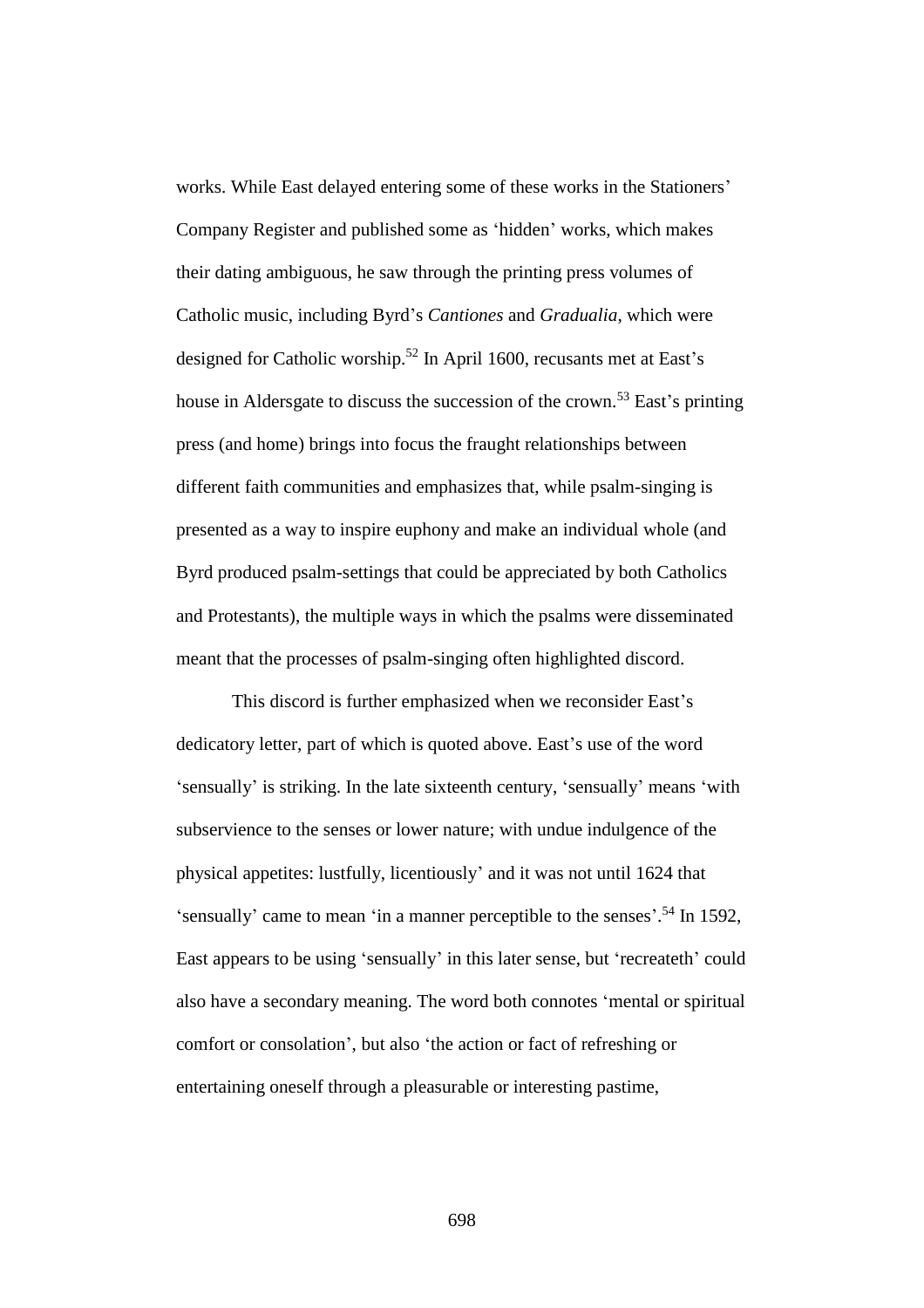amusement, activity'. 55 'Pleasurable, or interesting' pastimes need not be licentious, but this blurring of the spiritual with the sensual through singing psalms is striking. East may assert that, for those who are not spirituallyminded, music can restore balance in the humours and in so doing restore the senses and thereby allow the individual to receive the word of God, but the language that he employs brings to the fore tensions between the word and music-setting.

 $\infty$ 

While neither Catholics nor Protestants would question the authority of the Bible, the principle of *sola scriptura* implies that the Bible conveys a fixed divine authority that can be deciphered by the lay reader without the intervention of the church. However, if the psalms represented the Bible in miniature, we see that *sola scriptura* quickly becomes fragmented as individuals battle over the 'correct' way to transmit them. Due to translators' use of ballad metre, the most ubiquitous of Protestant psalm translations in late sixteenth and seventeenth-century England could be sung to ballad tunes. The distinctions between sacred and secular were further compromised by the marketplace of print, where the lucrative and legallycontested patent for printed psalmbooks would eventually be taken into the ownership of the Worshipful Company of Stationers.<sup>56</sup> Psalm-singing was not only undertaken by Protestant communities, but also by Catholics, and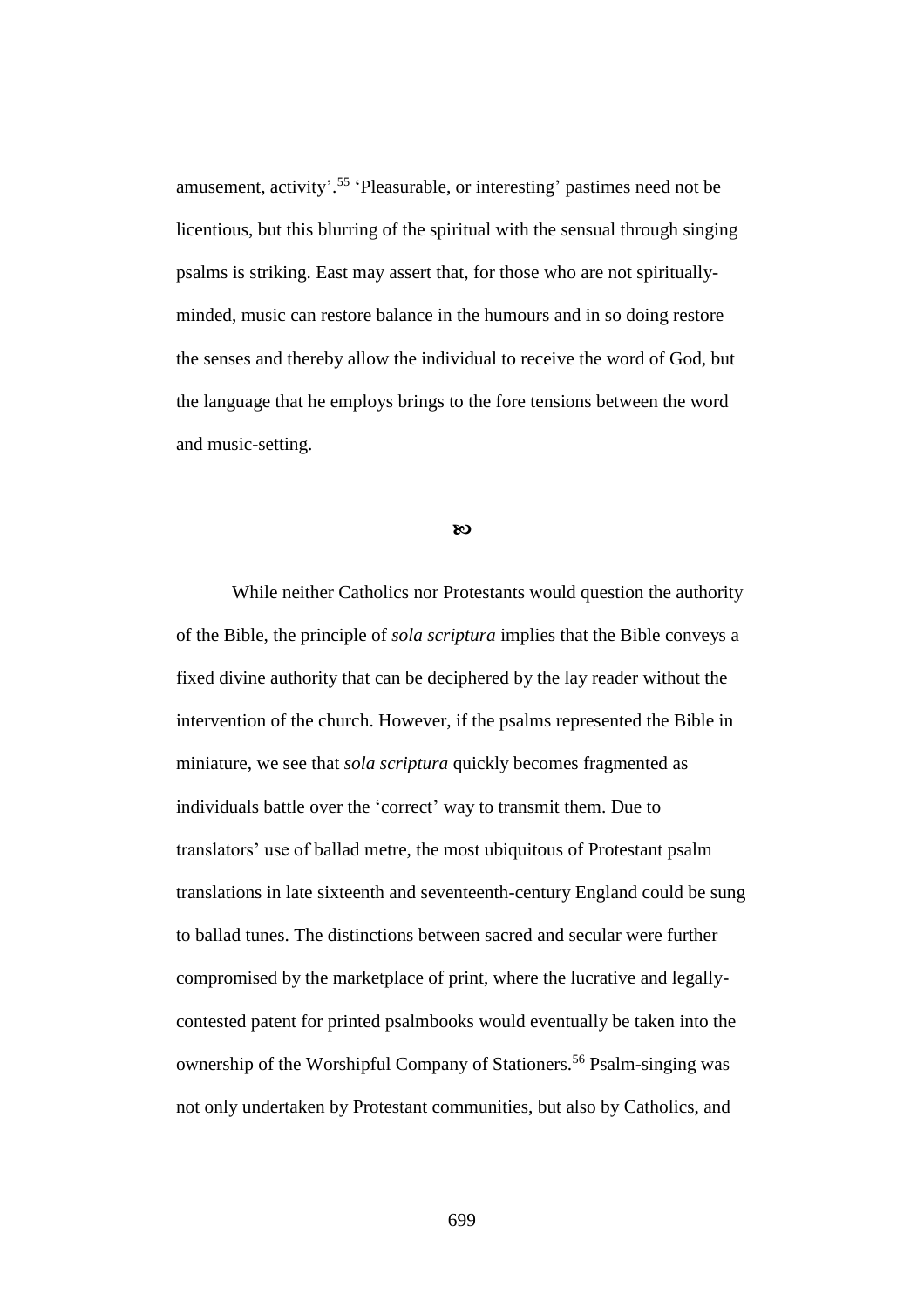the singing of the psalms took place within formal church worship and in a domestic setting. The unregulated and confessional nature of psalm-singing meant that psalmody often exposed religious contentions. As with the early modern Bible, translating the word would prove a controversial task. Printing, disseminating and singing psalms only enhanced this dissonance.

Further reading

- Austern, Linda Phyllis, Kari Boyd McBride and David L. Orvis, eds, *Psalms in the Early Modern World* (Farnham: Ashgate, 2011).
- Craig, John. 'Psalms, Groans and Dog-Whippers: The Soundscape of Sacred Space in the English Parish Church, 1547–1642', in Will Coster and Andrew Spicer, eds, *Sacred Space in Early Modern Europe* (Cambridge: Cambridge University Press, 2005), 104-23.
- Hamlin, Hannibal. *Psalm Culture and Early Modern English Literature* (Cambridge: Cambridge University Press, 2004).
- Marsh, Christopher. *Music and Society in Early Modern England*  (Cambridge: Cambridge University Press, 2010).

Molekamp, Femke. *Women and the Bible in Early Modern England:* 

*Religious Reading and Writing* (Oxford: Oxford University Press, 2013).

Norton, David. *A History of the Bible as Literature*, rev. ed. (Cambridge:

Cambridge University Press, 2000).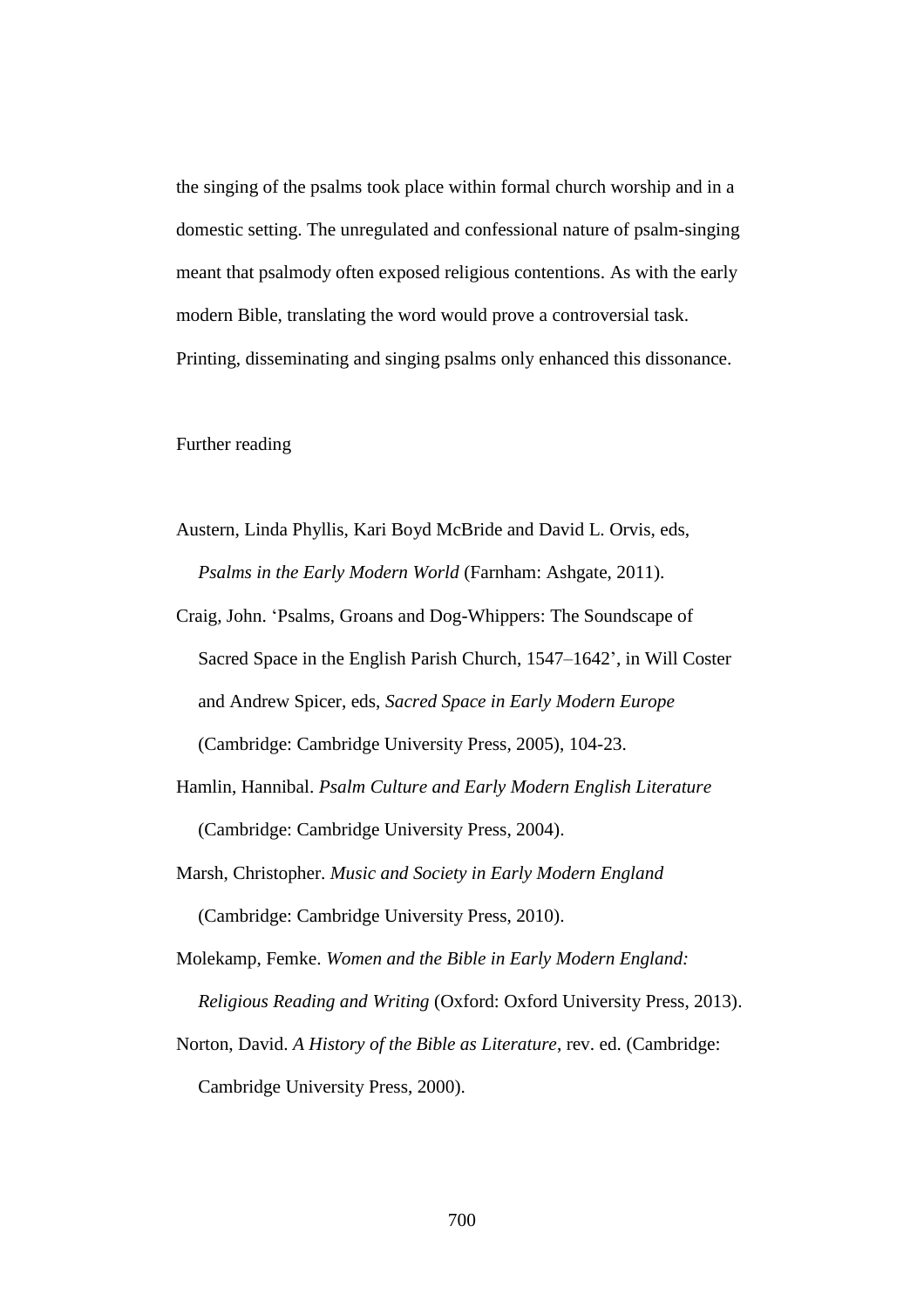Quitslund, Beth. *The Reformation in Rhyme* (Aldershot: Ashgate, 2008).

- Smith, Barbara, and Ursula Appelt, eds, *Write or Be Written: Early Modern Women Poets and Cultural Constraints* (Aldershot: Ashgate, 2001).
- Smith, Jeremy L. *Thomas East and Music Publishing in Renaissance England* (Oxford: Oxford University Press, 2003).
- Targoff, Ramie. *Common Prayer: The Language of Public Devotion in Early Modern England* (Chicago: University of Chicago Press, 2001).
- Temperley, Nicholas. *The Music of the English Parish Church* (Cambridge: Cambridge University Press, 1979).
- Watt, Tessa. *Cheap Print and Popular Piety* (Cambridge: Cambridge University Press, 1993).
- Willis, Jonathan. *Church Music and Protestantism in Post-Reformation England: Discourses, Sites and Identities* (Farnham: Ashgate, 2010).

 $\overline{a}$ 

<sup>2</sup> David Norton, *A History of the Bible as Literature*, rev. ed. (Cambridge:

Cambridge University Press, 2000), 115.

<sup>3</sup> *The Book of Common Prayer: The Texts of 1549, 1559 and* 1662, ed.

Brian Cummings (Oxford: Oxford University Press, 2011), 217. On the rota

of public readings, see the chapter by Ian Green in this volume.

<sup>4</sup> Rivkah Zim, *English Metrical Psalms: Poetry as Praise and Prayer,* 

 $1$  Timothy 3:16.

*<sup>1535–1601</sup>* (Cambridge: Cambridge University Press, 1987); Robin R.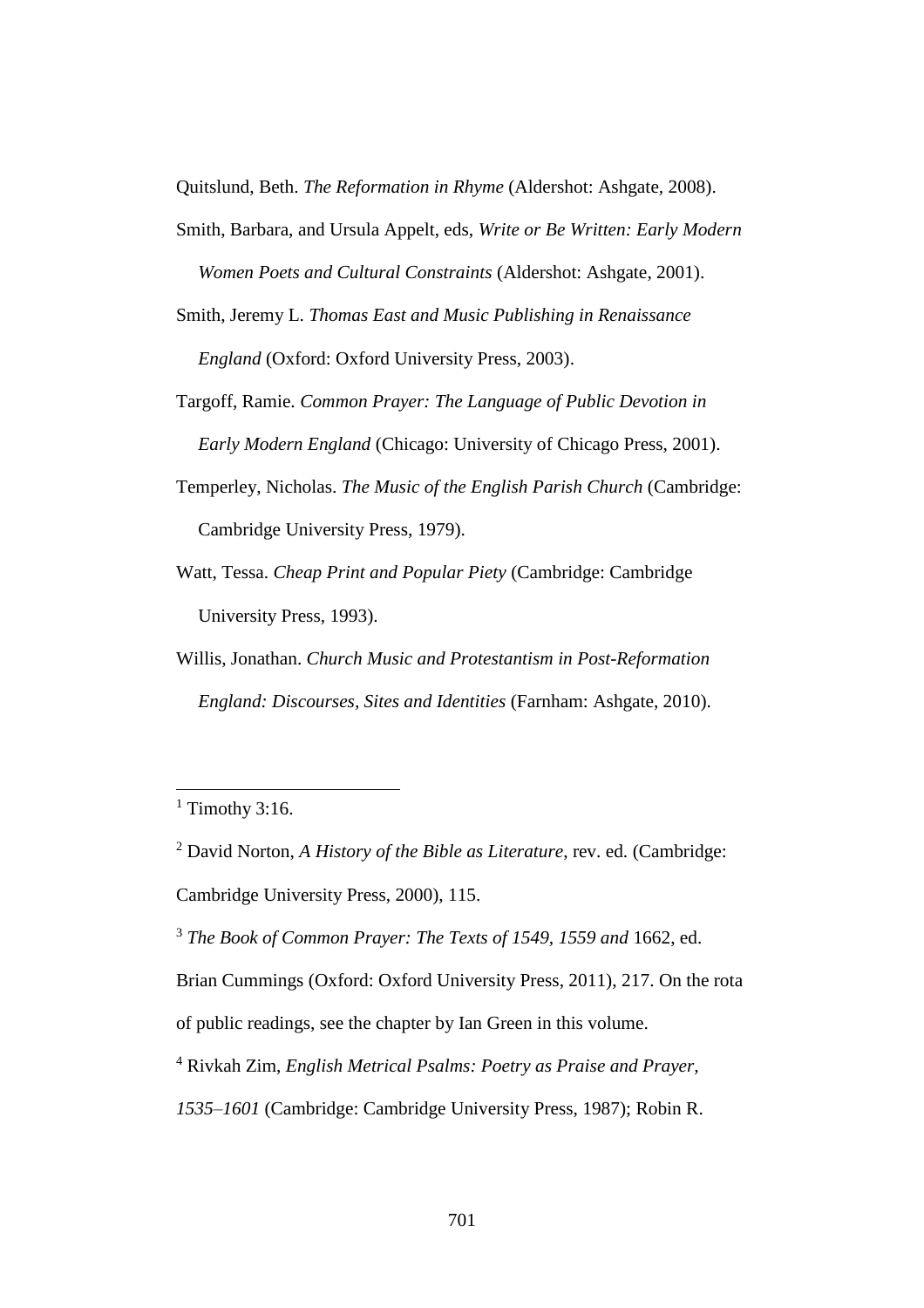Leaver, *'Goostly Psalms and Spirituall Songes': English and Dutch Metrical Psalms from Coverdale to Utenhove, 1535-1566* (Oxford: Oxford University Press, 1991).

 $\overline{a}$ 

<sup>5</sup> See, for example, Linda Phyllis Austern, Kari Boyd McBride and David L. Orvis, eds, *Psalms in the Early Modern World* (Farnham: Ashgate, 2011); Hannibal Hamlin, *Psalm Culture and Early Modern English Literature* (Cambridge: Cambridge University Press, 2005); Christopher Marsh, *Music and Society in Early Modern England* (Cambridge: Cambridge University Press, 2010).

<sup>6</sup> Beth Quitslund, *The Reformation in Rhyme* (Aldershot: Ashgate, 2008).  $<sup>7</sup>$  An example of both female and Catholic translation is Laura Battiferra's</sup> Florentine translation of the penitential psalms, which were dedicated to Vittoria, Duchess of Guidobaldo, the granddaughter of Pope Paul III (*I sette salmi penitentiali profeta Davit* (Florence, 1566); for an English translation and commentary, see *Laura Battiferra and Her Literary Circle: An Anthology*, ed. and trans. Victoria Kirkham (Chicago: University of Chicago Press, 2006).

<sup>8</sup> For an overview of pre-Sternhold psalms, see Quitslund, *The Reformation in Rhyme*, 11-18.

<sup>9</sup> Quitslund, *The Reformation in Rhyme*, 15-16. <sup>10</sup> Gavin Alexander, ed., *Sidney's* '*The Defense of Poesy' and Selected Renaissance Literary Criticism* (London: Penguin, 2004), 6-7.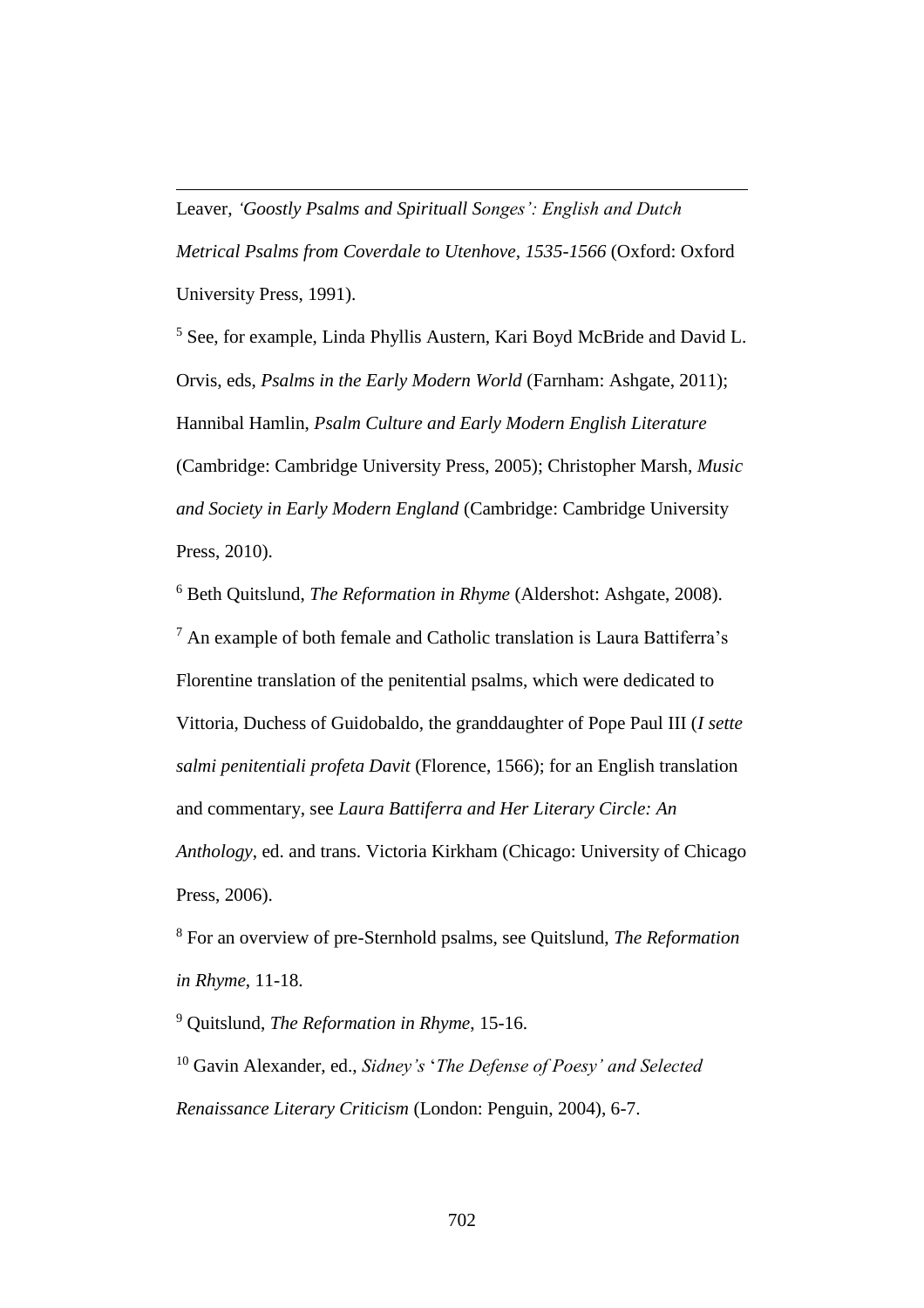$\overline{a}$  $11$  Early modern scholars followed the lead of St. Jerome in identifying versification and classical metres in the construction of psalms; later critics have found similar patterns present in prose sections of the Hebrew scriptures. See Hamlin, 5.

<sup>12</sup> Margaret P. Hannay, 'Re-vealing the Psalms: Mary Sidney, Countess of Pembroke, and Her Early Modern Readers', in Austern, et al., eds, *Psalms in the Early Modern World*, 219-33.

<sup>13</sup> Danielle Clarke, *The Politics of Early Modern Women's Writing* (Harlow: Longman, 2001), esp. 127-47.

 $14$  For a case study of three seventeenth-century devotional manuscripts, see Victoria E. Burke, '"My poor Returns": Devotional Manuscripts by Seventeenth-Century Women', in Sarah C. E. Ross, ed., 'Early Modern Women and the Apparatus of Authorship', *Parergon* 29:2 (2012): 47-68. <sup>15</sup> Margaret P. Hannay, '"So May I With the *Psalmist* Truly Say": Early Modern English Women's Psalm Discourse', in Barbara Smith and Ursula Appelt, eds, *Write or Be Written: Early Modern Women Poets and Cultural Constraints* (Aldershot: Ashgate, 2001), 105-127. <sup>16</sup> *The Sidney Psalter: The Psalms of Sir Philip and Mary Sidney*, eds

Hannibal Hamlin, Michael G. Brennan, Margaret P. Hannay and Noel J.

Kinnamon (Oxford: Oxford University Press, 2009), 5-6.

<sup>17</sup> Hannay, 'Re-vealing the Psalms', 222-3.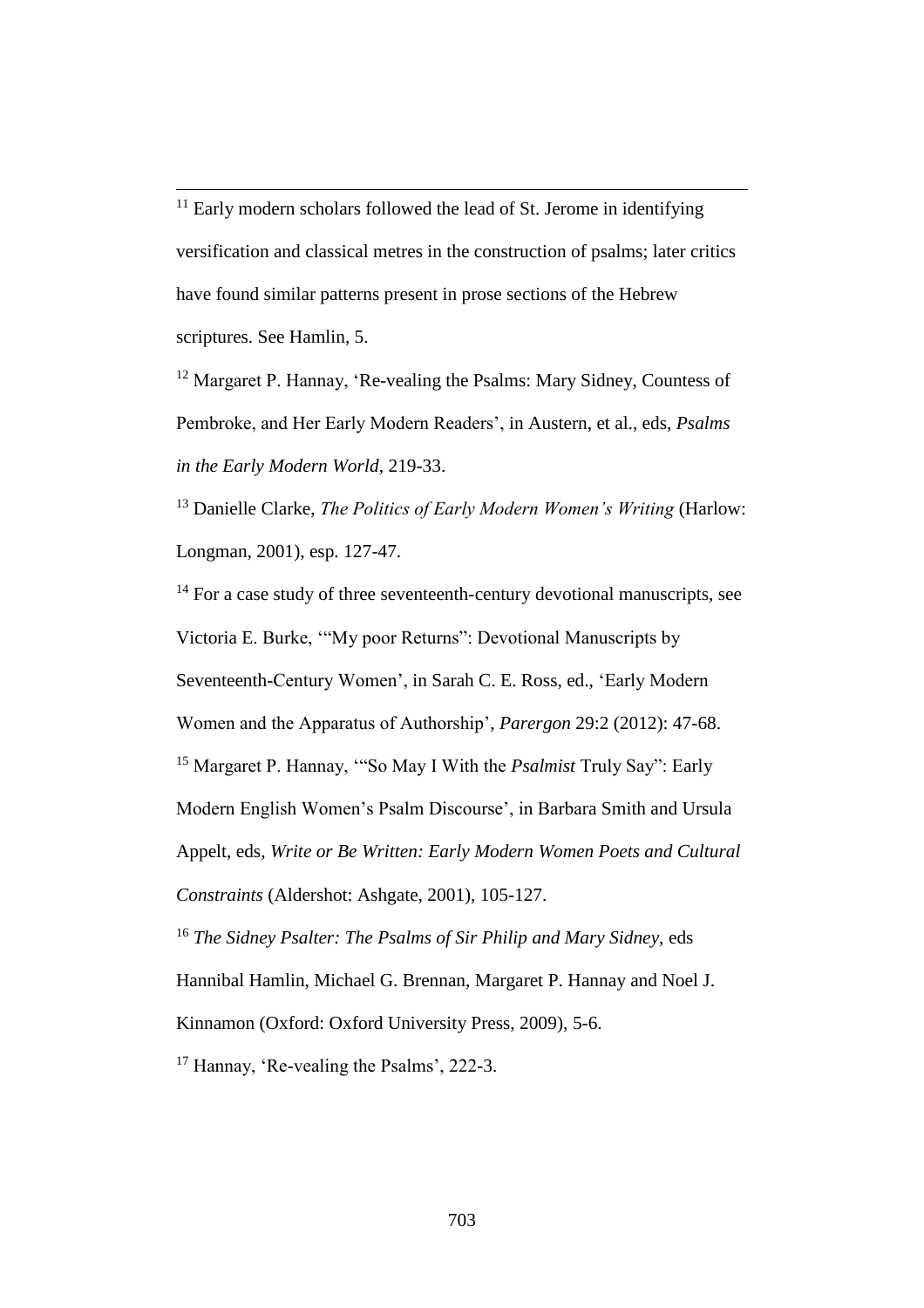<sup>18</sup> [William Loe], *Songs of Sion for the Joy of Gods Deere Ones, Who Sitt Here by the Brookes of this Worlds Babel, & Weepe When They Thinke on Jerusalem Which Is on Highe* ([Hamburg, 1620]), A3r.

<sup>19</sup> Oliver Strunk, ed., *Strunk's Source Readings in Music History*, ed. Leo Trietler, rev. ed. (New York and London: Norton, 1978), 365. Calvin is referencing Augustine's *Epistola* 55.18.34

<sup>20</sup> Strunk, ed., *Strunk's Source Readings*, 365.

 $\overline{a}$ 

<sup>21</sup> Augustine, *Saint Augustines Confessions Translated*, trans. William Watts (1631), Gg3r.

 $22$  For a study that examines the varying Protestant attitudes to church music, see Jonathan Willis, *Church Music and Protestantism in Post-Reformation England: Discourses, Sites and Identities* (Farnham: Ashgate, 2010).

<sup>23</sup> Jamie H. Ferguson, 'Miles Coverdale and the Claims of Paraphrase', in Austern, et al., eds, *Psalms in the Early Modern World*, 137-54 (138).

<sup>24</sup> *Goostly Psalmes and Spirituall Songes Drawen out of the Holy Scripture, for the Co[m]forte and Consolacyon of Soch as Love to Rejoyse in God and his Worde* ([London: 1535]), \*2v.

<sup>25</sup> Heinrich Bullinger, *The Christian State of Matrimony, Wherein Husbands & Wyves May Learne to Keepe House Together wyth Love*, trans. Miles Coverdale (London: John Awdeley, 1575), M7r.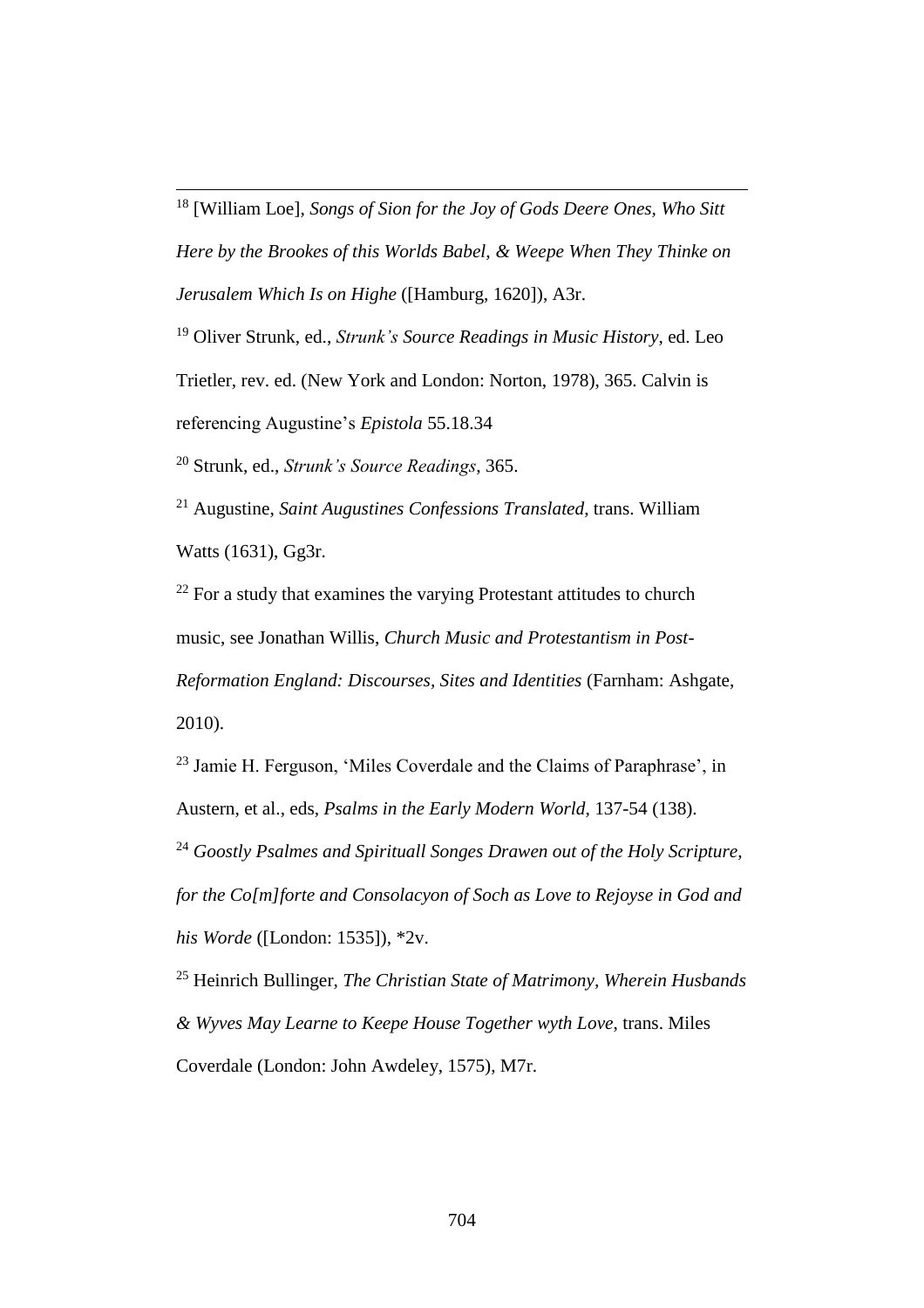$\overline{a}$ <sup>26</sup> Beth Quitslund, 'The Psalm Book', in Andy Kesson and Emma Smith, eds, *The Elizabethan Top Ten: Defining Print Popularity in Early Modern England*, (Farnham: Ashgate, 2013), 203-11.

<sup>27</sup> *Psalmes of David in Englishe Metre, by T. Sterneholde and Others*  (London: [John Day], 1560), title page.

<sup>28</sup> *The First Part of the Psalmes of David in English Meter by T. Sternhold and Others* (London: John Day, 1566), title page.

<sup>29</sup> Robert Parsons, *A Briefe Discourse Containing Certaine Reasons Why Catholikes Refuse to Goe to Church* (Doway [i.e. England]: 1601), E7v.

 $30$  For a discussion of psalm-singing in church, and the noisiness of the English church, see John Craig, 'Psalms, Groans and Dog-Whippers: The

Soundscape of Sacred Space in the English Parish Church, 1547–1642', in

Will Coster and Andrew Spicer, eds, *Sacred Space in Early Modern* 

*Europe*, (Cambridge: Cambridge University Press, 2005), 104-23.

<sup>31</sup> See Alexandra Walsham, 'Beads, Books and Bare Ruined Choirs:

Transmutations of Catholic Ritual Life in Protestant England', in Benjamin

J. Kaplan, Bob Moore, Henk van Nierop, and Judith Pollmann, eds,

*Catholic Communities in Protestant States: Britain and the Netherlands* 

*c.1570-1720*, (Manchester: Manchester University Press, 2009), 103-22.

<sup>32</sup> Tara Hamling, 'Reconciling Image and Object: Religious Imagery in

Protestant Interior Decoration', in Hamling and Catherine Richardson, eds,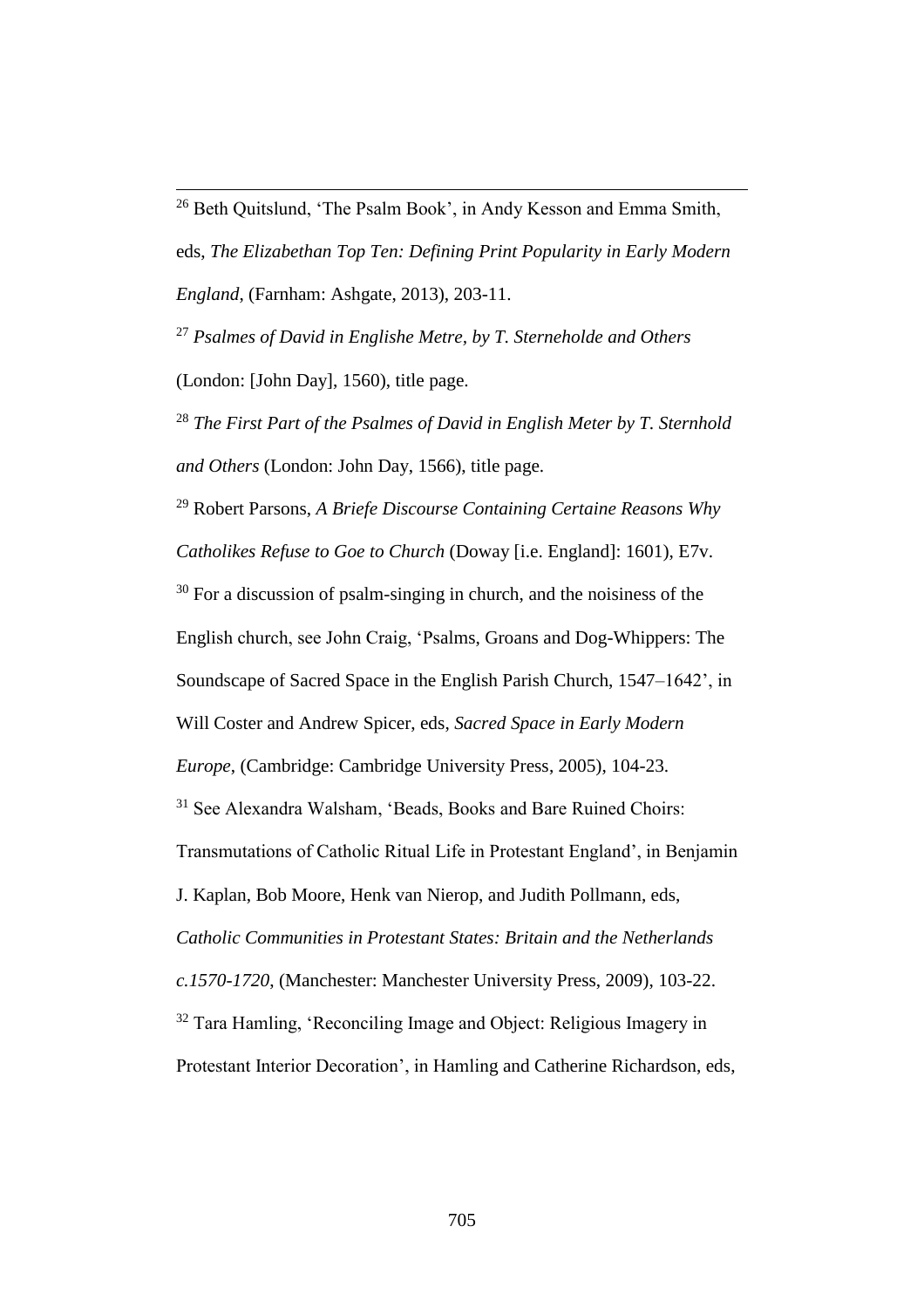*Everyday Objects: Medieval and Early Modern Material Culture and its Meanings* (Farnham: Ashgate, 2010), 321-34; Craig, 104-5.

<sup>33</sup> Andreas Marti and Bert Polman. "Reformed and Presbyterian church music." *Grove Music Online*. *Oxford Music Online*

<http://www.oxfordmusiconline.com/subscriber/article/grove/music/48535> <sup>34</sup> 'Introduction', in Austern, et al., eds, *Psalms in the Early Modern World*, 1-33 (20).

<sup>35</sup> *The Praise of Musicke: Wherein besides the Antiquitie, Dignitie, Delectation, & Use Thereof in Civill Matters, is also Declared the Sober and Lawfull Use of the Same in the Congregation and Church of God* (1586), K4r.

<sup>36</sup> Strunk, *Strunk's Source Readings*, 368.

 $\overline{a}$ 

<sup>37</sup> Beth Quitslund, 'Singing the Psalms for Fun and Profit', in Jessica Martin and Alec Ryrie, eds, *Private and Domestic Devotion in Early Modern* 

*Britain* (Farnham: Ashgate, 2012), 237-58.

<sup>38</sup> Roger Bray, 'William Byrd's English Psalms', in Austern, et al., eds,

*Psalms in the Early Modern World*, 61-75.

<sup>39</sup> Richard Wistreich, 'Musical Materials and Cultural Spaces', *Renaissance Studies* 26 (2012): 1-12 (1).

<sup>40</sup> George Wither, *A Preparation to the Psalter* (London: Nicholas Okes, 1619), H1v-H2r.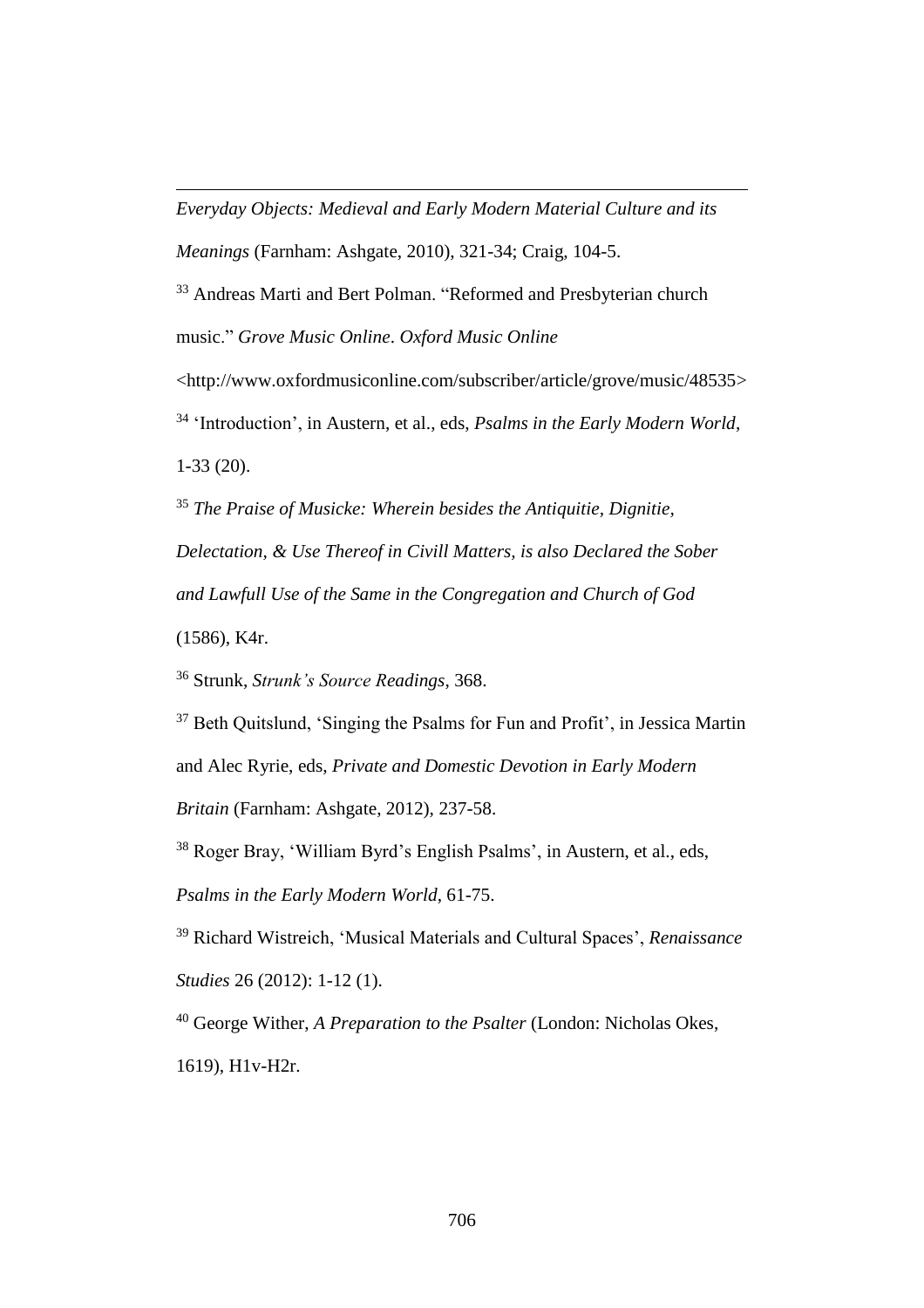$\overline{a}$  $41$  For a reading of the relationship between sounds, hearing and the 'green' passions of desire, see Bruce Smith, 'Hearing Green', in Gail Kern Paster, Katherine Rowe and Mary Floyd-Wilson, eds, *Reading the Early Modern Passions: Essays in the Cultural History of Emotion (Philadelphia:* 

University of Pennsylvania Press, 2004), 147-68.

<sup>42</sup> NjP, Robert Taylor Collection, MS RTCO1, fol. 11r, cited in Femke Molekamp, *Women and the Bible in Early Modern England: Religious Reading and Writing* (Oxford: Oxford University Press, 2013), 153. Transcribed at http://web.warwick.ac.uk/english/perdita/Isham/.

<sup>43</sup> NjP, Robert Taylor Collection, MS RTCO1, fol. 11v-12r.

<sup>44</sup> Helen Smith, "More swete vnto the eare / than holsome for ye mynde": Embodying Early Modern Women's Reading', *Huntington Library Quarterly* 73 (2010): 413-32 (414).

<sup>45</sup> Wither seeks to separate sacred from secular words and music, though, Tessa Watt notes, it was in the middle of Elizabeth's reign that ballads began to be seen as an immoral and scandalous means of spreading the word. This presents the interesting possibility that the ballad metre of the psalm translations may have been a residual echo of this popular inheritance. Tessa Watt, *Cheap Print and Popular Piety* (Cambridge: Cambridge University Press, 1993).

<sup>46</sup> David Norbrook, *Poetry and Politics in the English Renaissance*, rev. ed. (Oxford: Oxford University Press, 2002), 216.